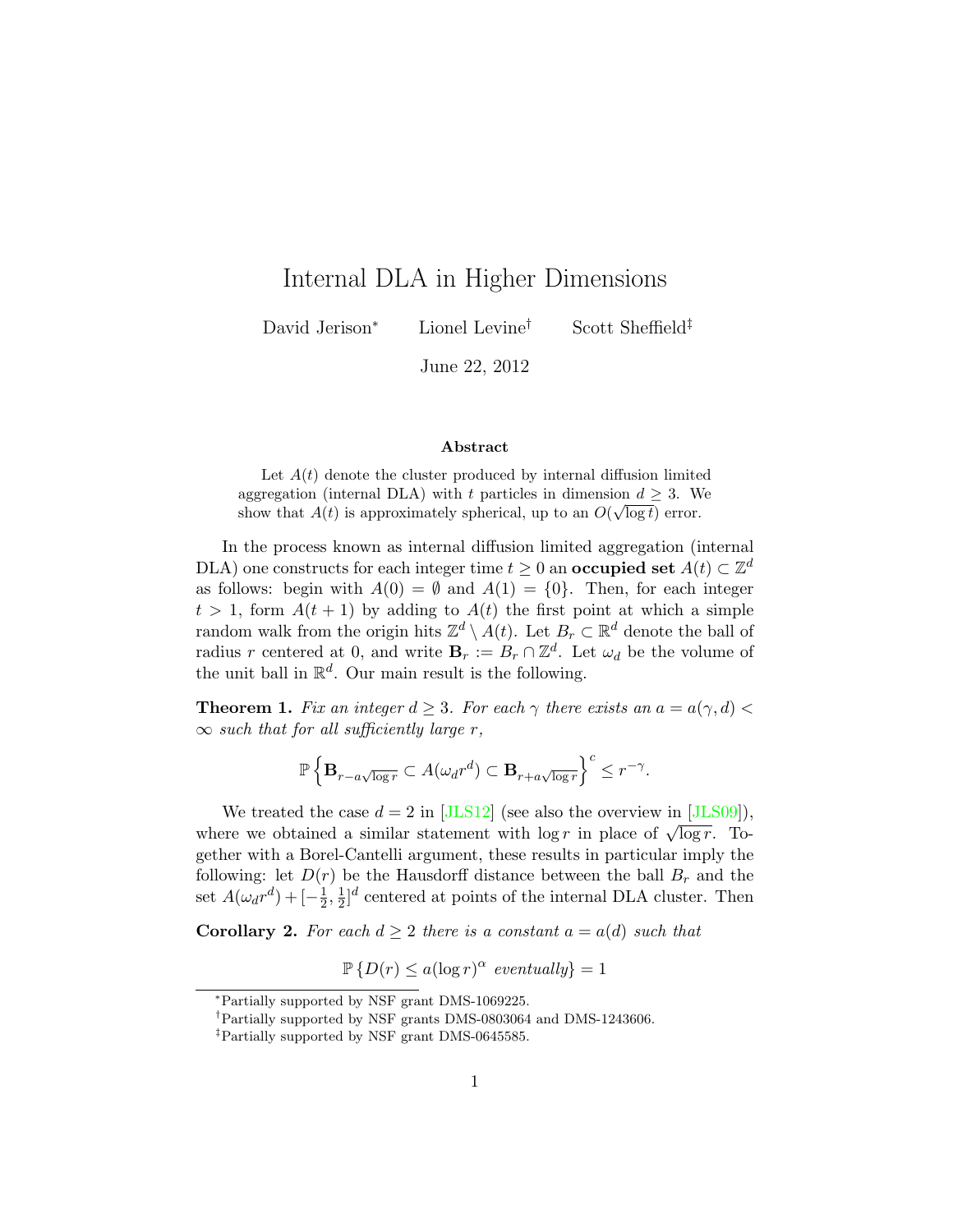where

$$
\alpha = \begin{cases} 1, & d = 2 \\ \frac{1}{2}, & d \ge 3. \end{cases}
$$

These results show that internal DLA in dimensions  $d \geq 3$  is extremely close to a perfect sphere: when the cluster  $A(t)$  has the same size as a ball from a perfect sphere. When the cluster  $A(t)$  has the same size as a ball of radius r, its fluctuations around that ball are confined to the  $\sqrt{\log r}$  scale (versus  $\log r$  in dimension 2). A recent result of Asselah and Gaudillière (versus log r in dimension 2). A recent result of Assetant and Gaudimere<br>[\[AG13c\]](#page-18-2) shows that Theorem [1](#page-0-0) is sharp in the sense that  $\sqrt{\log r}$  cannot be replaced by any function that is  $o(\sqrt{\log r})$ .

In  $[JLS12]$  we explained that our method for  $d = 2$  would also apply in In [JES12] we explained that our method for  $a = 2$  would also apply in<br>dimensions  $d \ge 3$  with the log r replaced by  $\sqrt{\log r}$ . We outlined the changes needed in higher dimensions (stating that the full proof would follow in this paper) and included a key step: Lemma A, which bounds the probability of "thin tentacles" in the internal DLA cluster in all dimensions. The purpose of this note is to carry out the adaptation of the  $d = 2$  argument of [\[JLS12\]](#page-18-0) to higher dimensions. We remark that in [\[JLS12\]](#page-18-0) we used an estimate from [\[LBG92\]](#page-19-0) to start this iteration, while here we have modified the argument slightly so that this a priori estimate is no longer required.

One way for  $A(\omega_d r^d)$  to deviate from the radius r sphere is for it to have a single "tentacle" extending beyond the sphere. The thin tentacle estimate [\[JLS12,](#page-18-0) Lemma A] essentially says that in dimensions  $d \geq 3$ , the probability that there is a tentacle of length  $m$  and volume less than a small constant times  $m^d$  (near a given location) is at most  $e^{-cm^2}$ . By summing over all locations, one may use this to show that the length of the longest "thin tentacle" produced before time t is  $O(\sqrt{\log t})$ . To complete the proof of Theorem [1,](#page-0-0) we will have to show that other types of deviations from the radius r sphere are also unlikely.

Lemma A of [\[JLS12\]](#page-18-0) was also proved for  $d = 2$ , albeit with  $e^{-cm^2}$  replaced by  $e^{-cm^2/\log m}$ . However, when  $d=2$  there appear to be other more "global" fluctuations that swamp those produced by individual tentacles. (Indeed, we expect, but did not prove, that the  $\log r$  fluctuation bound is tight when  $d = 2$ .) We bound these other fluctuations in higher dimensions via the same scheme introduced in [\[JLS09,](#page-18-1) [JLS12\]](#page-18-0), which involves constructing and estimating certain martingales related to the growth of  $A(t)$ . It turns out the quadratic variations of these martingales are, with high probability, of order log t when  $d = 2$  and of constant order when  $d \geq 3$ , closely paralleling what one obtains for the discrete Gaussian free field (as outlined in more detail in [\[JLS12\]](#page-18-0)). The connection to the Gaussian free field is made more explicit in [\[JLS13\]](#page-19-1).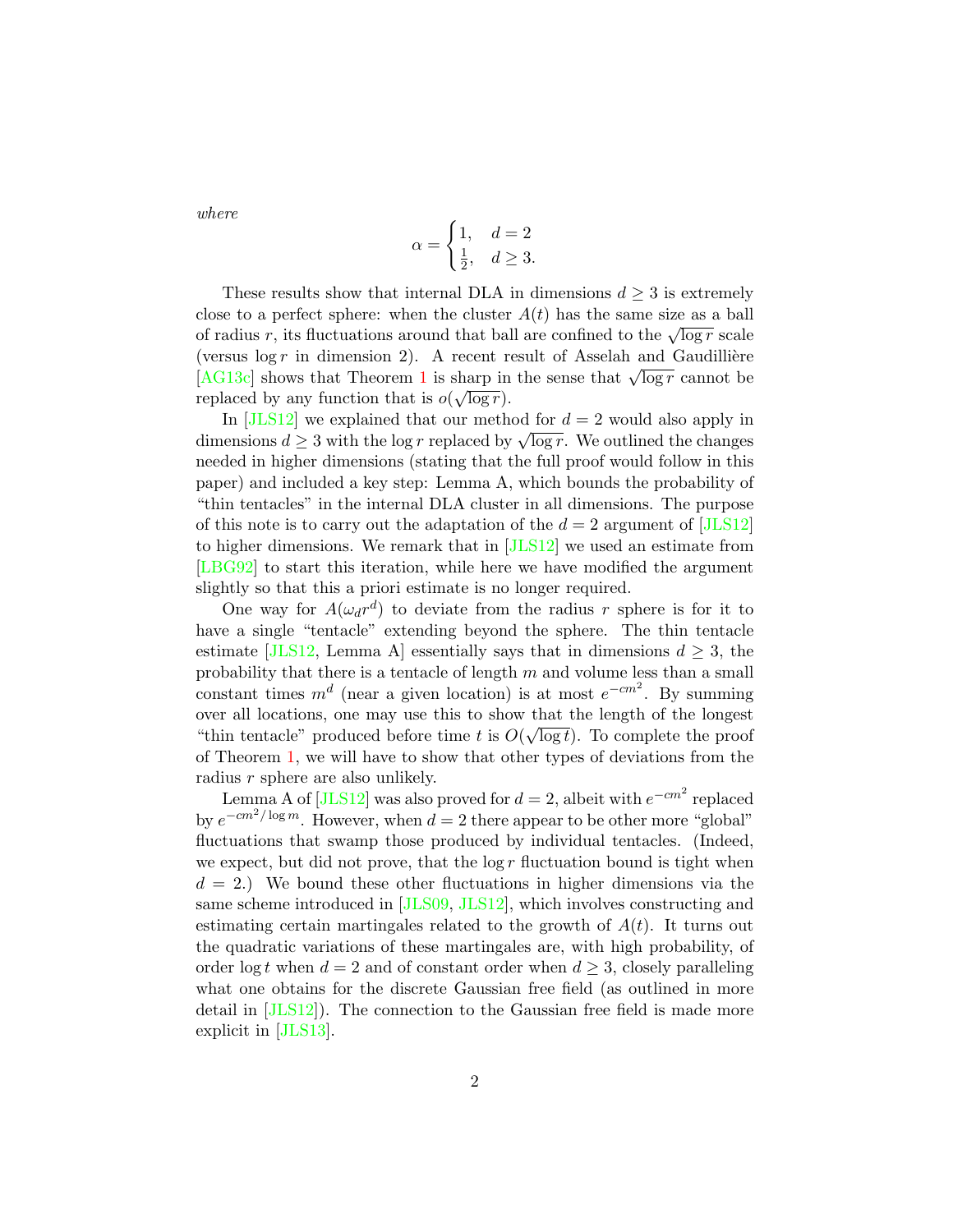Section [1](#page-0-0) proves Theorem 1 by iteratively applying higher dimensional analogues of the two main lemmas of [\[JLS12\]](#page-18-0). The lemmas themselves are proved in Section [3,](#page-13-0) which is the heart of the argument. Section [2](#page-5-0) contains preliminary estimates about random walks that are used in Section [3.](#page-13-0)

#### A brief history of internal DLA fluctuation bounds

In 1986, Meakin and Deutch [\[MD86\]](#page-19-2) defined a closely related process which they termed *diffusion limited annihilation*. In numerical experiments, they found that the average fluctuation (as opposed to the "worst case" fluc-from that the average intertuation (as opposed to the worst case intertuation bounded by Theorem [1\)](#page-0-0) was of order  $\sqrt{\log r}$  in dimension 2 and of constant order in dimension 3. Diaconis and Fulton proposed internal DLA in its modern form in 1991 [\[DF91\]](#page-18-3). In 1992, Lawler, Bramson, and Griffeath proved that the limit shape of internal DLA from a point is the ball in all dimensions [\[LBG92\]](#page-19-0). In 1995 Lawler gave a more quantitative proof, showing that the fluctuations of  $A(\omega_d r^d)$  from the ball of radius r are at most of order  $O(r^{1/3} \log^4 r)$  [\[Law95\]](#page-19-3). In December 2009, the present authors announced the bound  $O(\log r)$  on fluctuations in dimension  $d = 2$ [\[JLS09\]](#page-18-1) and gave an overview of the argument, making clear that the details remained to be written. In April 2010, Asselah and Gaudillière  $[AG10]$  gave a proof, using different methods from [\[JLS09\]](#page-18-1), of the bound  $O(r^{1/(d+1)})$  in all dimensions, improving the Lawler bound for all  $d \geq 3$ . In September 2010, Asselah and Gaudillière improved this to  $O((\log r)^2)$  in all dimensions  $d \geq 2$  with an  $O(\log r)$  bound on "inner" errors [\[AG13a\]](#page-18-5). In October 2010 the present authors proved the  $O(\log r)$  bounds (announced in December 2009) for dimension  $d = 2$  and outlined the proof of the  $O(\sqrt{\log r})$  bound for dimensions  $d \geq 3$  [\[JLS12\]](#page-18-0). In November 2010, Asselah and Gaudillière gave a second proof of the  $O(\sqrt{\log r})$  bound [\[AG13b\]](#page-18-6). Their proof uses methods from [\[AG13a\]](#page-18-5) along with Lemma A of [\[JLS12\]](#page-18-0) to bound "outer" errors and a new large deviation bound (in some sense symmetric to Lemma A) to bound "inner" errors.

More references and a more general discussion of internal DLA history appear in [\[JLS12\]](#page-18-0).

### <span id="page-2-0"></span>1 Proof of Theorem [1](#page-0-0)

We recall the overall structure of the proof in [\[JLS12\]](#page-18-0). The first step is to quantify how early or late each point joins the cluster  $A(T)$ . Lemma [3,](#page-4-0) below, then says that an early point is unlikely unless there is also a comparably late point. Lemma [4](#page-4-1) says that a late point is unlikely unless there is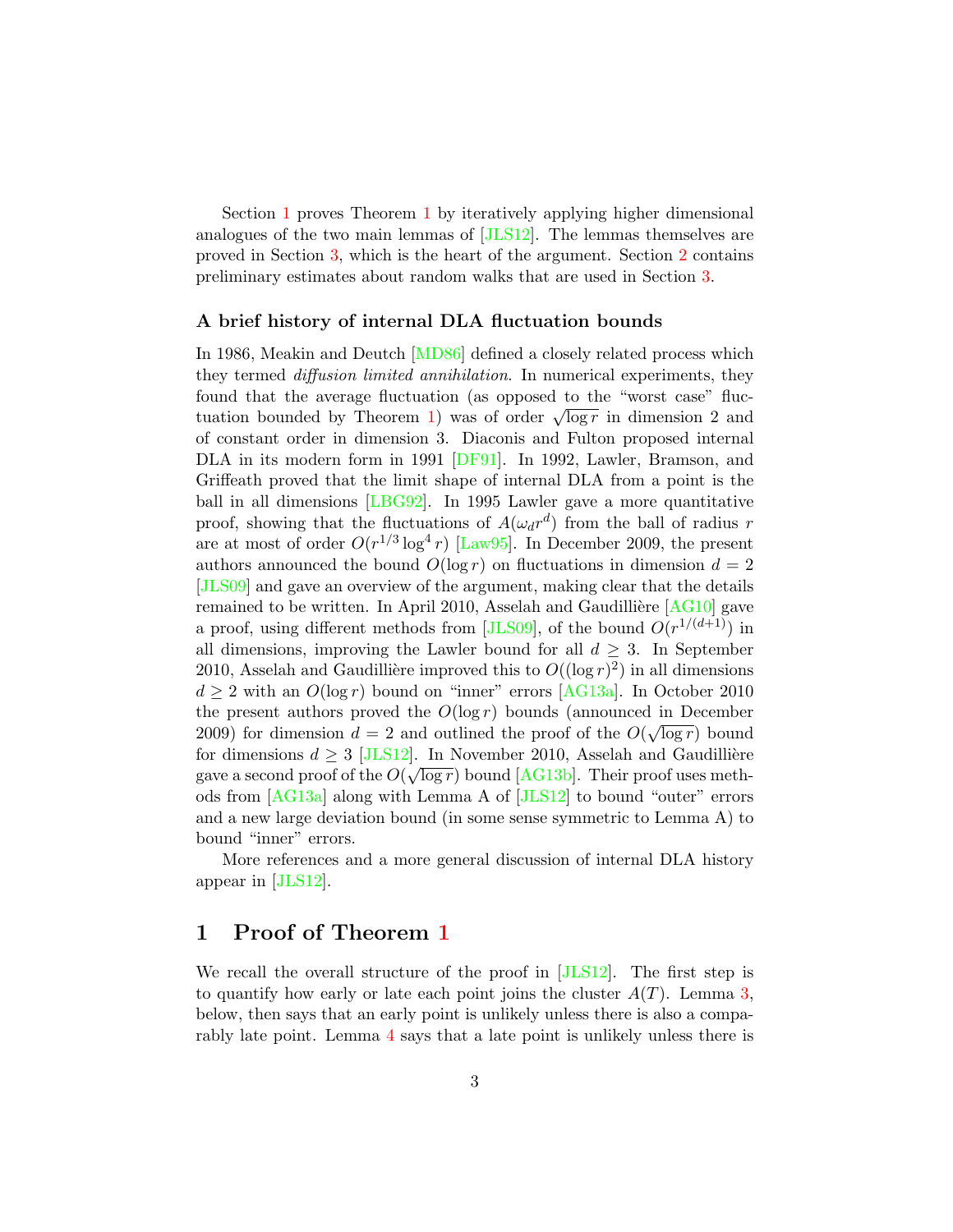

Figure 1: Let  $m^T$  be the largest  $m'$  for which  $A(T)$  contains an  $m'$  early point. Let  $\ell^T$  be the largest  $\ell'$  for which some point of  $B_{(T/\omega_d)^{1/d}-\ell'}$  is  $\ell'$ -late. By Lemma [3,](#page-4-0) the pair of random variables  $(\ell^T, m^T)$  is unlikely to belong to the semi-infinite rectangle in the left figure if  $\ell \leq m/C_0$ . By Lemma [4,](#page-4-1)  $(\ell^T, m^T)$  is unlikely to belong to the semi-infinite rectangle in the second figure if  $\ell \geq C_1((\log T)m)^{1/3}$  $\ell \geq C_1((\log T)m)^{1/3}$  $\ell \geq C_1((\log T)m)^{1/3}$ . Theorem 1 will follow because the event  ${m<sup>T</sup> > T}$  is impossible and the other colored rectangles on the right are all (by Lemmas [3](#page-4-0) and [4\)](#page-4-1) unlikely.

also a *significantly* earlier point. Since  $A(T)$  is a connected set of T lattice sites in  $\mathbb{Z}^d$ , we have  $A(T) \subset \mathbf{B}_T$ , which gives an upper bound on how early any point can be. Thus the region  $\{m > T\}$  at the top right of Figure [1](#page-2-0) has probability 0. The other colored rectangles in Figure [1](#page-2-0) are unlikely by Lemmas [3](#page-4-0) and [4,](#page-4-1) so with high probability there are no very early or late points.

To make the above outline more precise, let m and  $\ell$  be positive real numbers. We say that  $x \in \mathbb{Z}^d$  is m-early if

$$
x \in A(\omega_d(|x|-m)^d),
$$

where  $|x| = (\sum_{i=1}^d x_i^2)^{1/2}$ , and  $\omega_d$  is the volume of the unit ball in  $\mathbb{R}^d$ . Likewise, we say that x is  $\ell$ -late if

$$
x \notin A(\omega_d(|x|+\ell)^d).
$$

Let  $\mathcal{E}_m[T]$  be the event that some point of  $A(T)$  is m-early. Let  $\mathcal{L}_\ell[T]$  be the event that some point of  $\mathbf{B}_{(T/\omega_d)^{1/d}-\ell}$  is  $\ell$ -late. These events correspond to "outer" and "inner" deviations of  $A(T)$  from circularity.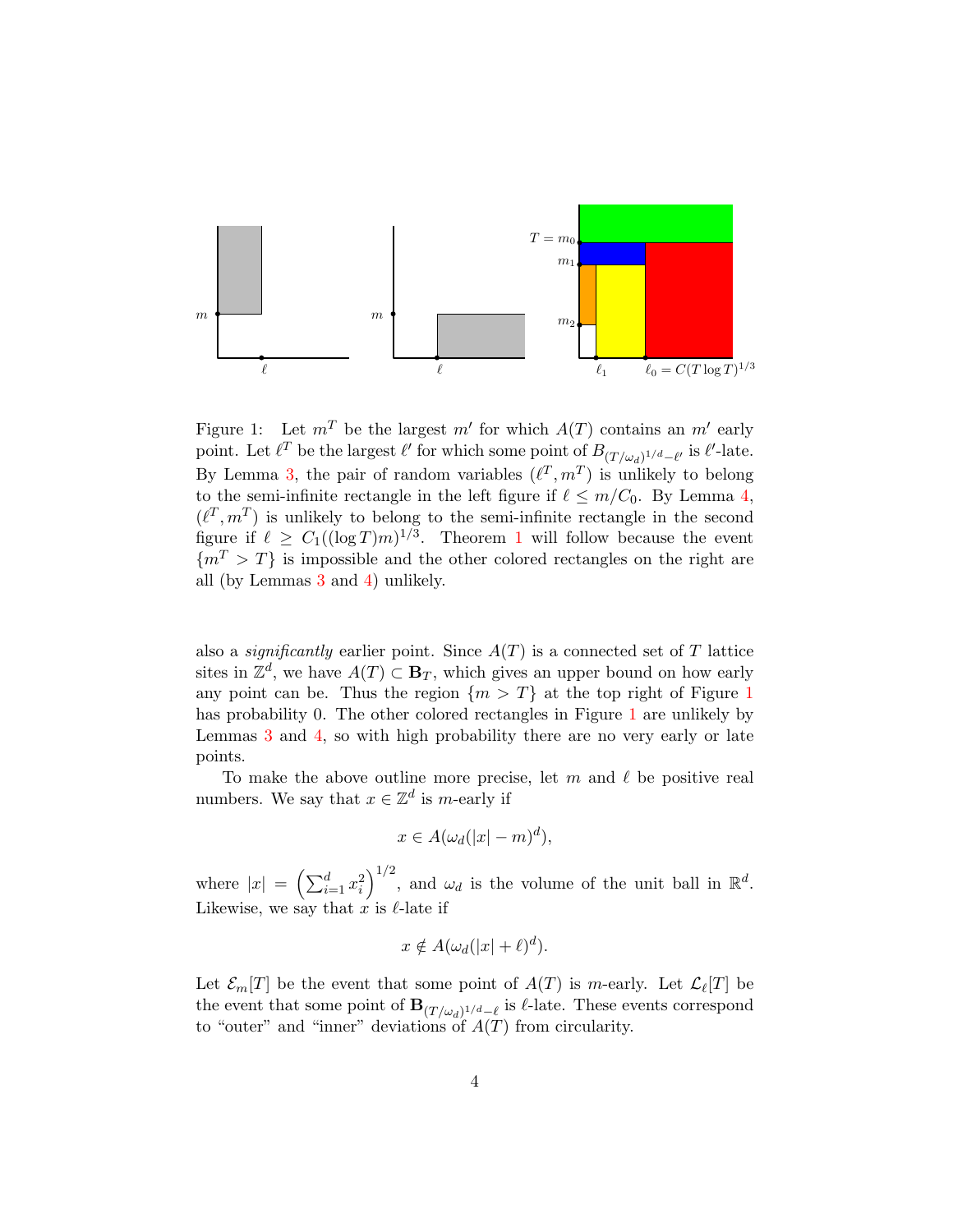<span id="page-4-0"></span>**Lemma 3.** (Early points imply late points) Fix a dimension  $d \geq 3$ . For each  $\gamma \geq 1$ , there is a constant  $C_0 = C_0(\gamma, d)$ , such that for all sufficiently large T, if  $m \geq C_0 \sqrt{\log T}$  and  $\ell \leq m/C_0$ , then

$$
\mathbb{P}(\mathcal{E}_m[T] \cap \mathcal{L}_{\ell}[T]^c) < T^{-10\gamma}.
$$

<span id="page-4-1"></span>**Lemma 4.** (Late points imply early points) Fix a dimension  $d \geq 3$ . For each  $\gamma \geq 1$ , there is a constant  $C_1 = C_1(\gamma, d)$  such that for all sufficiently large T, if  $m \geq \ell \geq C_1$ √  $\overline{\log T}$  and  $\ell \ge C_1((\log T)m)^{1/3}$ , then

$$
\mathbb{P}(\mathcal{E}_m[T]^c \cap \mathcal{L}_{\ell}[T]) \leq T^{-10\gamma}.
$$

We now proceed to derive Theorem [1](#page-0-0) from Lemmas [3](#page-4-0) and [4.](#page-4-1) The lemmas themselves will be proved in Section [3.](#page-13-0) Let  $C = \max(C_0, C_1)$ . We start with

$$
m_0=T.
$$

Note that  $A(T) \subset \mathbf{B}_T$ , so  $\mathbb{P}(\mathcal{E}_T[T]) = 0$ . Next, for  $j \geq 0$  we let

$$
\ell_j = \max(C((\log T)m_j)^{1/3}, C\sqrt{\log T})
$$

and

$$
m_{j+1}=C\ell_j.
$$

By induction on  $j$ , we find

$$
\mathbb{P}(\mathcal{E}_{m_j}[T]) < 2jT^{-10\gamma} \n\mathbb{P}(\mathcal{L}_{\ell_j}[T]) < (2j+1)T^{-10\gamma}.
$$

To estimate the size of  $\ell_j$ , let  $K = C^4 \log T$  and note that  $\ell_j \leq \ell'_j$ , where

$$
\ell'_0 = (KT)^{1/3}; \quad \ell'_{j+1} = \max((K\ell'_j)^{1/3}, K^{1/2}).
$$

Then

$$
\ell'_j \le \max(K^{1/3+1/9+\cdots+1/3^j}T^{1/3^j},K^{1/2})
$$

so choosing  $J = \log T$  we have

 $T^{1/3^J} < 2$ 

and

$$
\ell_J \le 2K^{1/2} \le C\sqrt{\log T}.
$$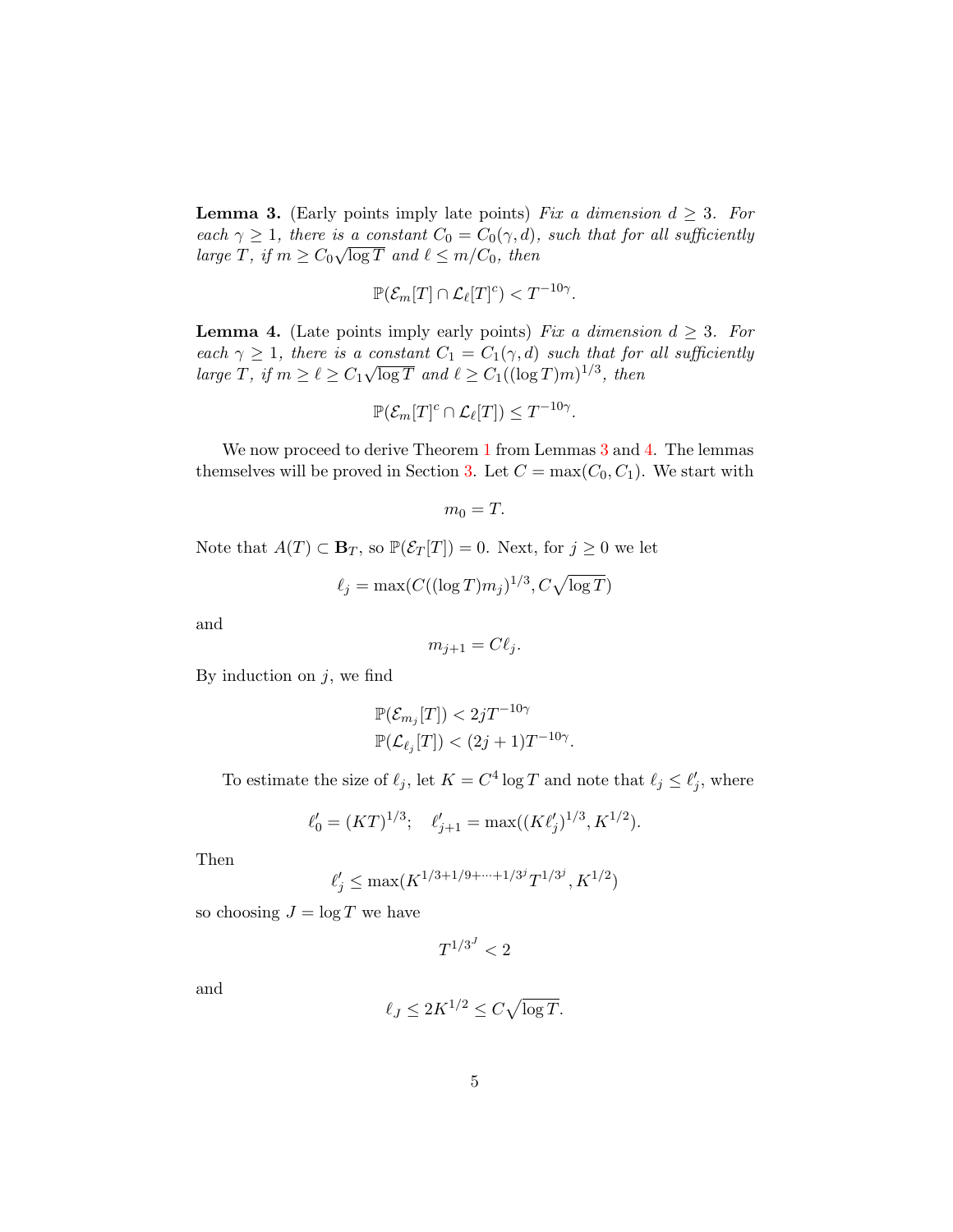Setting  $T = \omega_d r^d$ ,  $\ell = \ell_J$  and  $m = m_J$ , the event  $\mathcal{E}_m[T] \cup \mathcal{L}_\ell[T]$  has probability at most

$$
(4J+1)T^{-10\gamma} < T^{-9\gamma} < r^{-\gamma}.
$$

We conclude that if  $\alpha$  is sufficiently large, then

$$
\mathbb{P}\left\{\mathbf{B}_{r-a\sqrt{\log r}}\subset A(\omega_d r^d)\subset \mathbf{B}_{r+a\sqrt{\log r}}\right\}\leq \mathbb{P}(\mathcal{E}_m[T]\cup \mathcal{L}_\ell[T])
$$

which completes the proof of Theorem [1.](#page-0-0)

## <span id="page-5-0"></span>2 Green function estimates on the grid

This section assembles several Green function estimates that we need to prove Lemmas [3](#page-4-0) and [4.](#page-4-1) The reader who prefers to proceed to the heart of the argument may skip this section on a first read and refer to the lemma statements as necessary. Fix  $d \geq 3$  and consider the *d*-dimensional grid

$$
\mathcal{G} = \{ (x_1, \dots, x_d) \in \mathbb{R}^d : \text{at most one } x_i \notin \mathbb{Z} \}.
$$

In many of the estimates below, we will assume that a positive integer  $k$  and a  $y \in \mathbb{Z}^d$  have been fixed. We write

$$
\Omega = \Omega(y, k) := \mathcal{G} \cap B_{|y|+k} \backslash \{y\}.
$$

For  $x \in \Omega \cup \partial \Omega$ , let

$$
P(x) = P_{y,k}(x)
$$

be the probability that a Brownian motion on the grid  $\mathcal G$  (defined in the obvious way; see [\[JLS12\]](#page-18-0)) starting at x reaches y before exiting  $B_{|y|+k}$ . Note that P is grid harmonic in  $\Omega$  (i.e., P is linear on each segment of  $\Omega \setminus \mathbb{Z}^d$ , and for each  $x \in \Omega \cap \mathbb{Z}^d$ , the sum of the slopes of P on the 2d directed edge segments starting at x is zero). Boundary conditions are given by  $P(y) = 1$ and  $P(x) = 0$  for  $x \in (\partial \Omega) \setminus \{y\}.$ 

The point y plays the role that  $\zeta$  played in [\[JLS12\]](#page-18-0), and  $P_{y,k}$  plays the role of the discrete harmonic function  $H_{\zeta}$ . One difference from [\[JLS12\]](#page-18-0) is that we will sometimes take  $k > 1$  so that y lies inside the ball instead of on the boundary. As we explain in Section  $3$ , this extra parameter  $k$  (in particular, the gain of a factor of k in the lower bound of Lemma  $9(a)$  $9(a)$  is what enables the improved arithmetic in Lemma [4](#page-4-1) which results in fluctuation bounds of the improved arithmetic in Lemma 4 which<br>order  $\sqrt{\log T}$  instead of  $\log T$  in Theorem [1.](#page-0-0)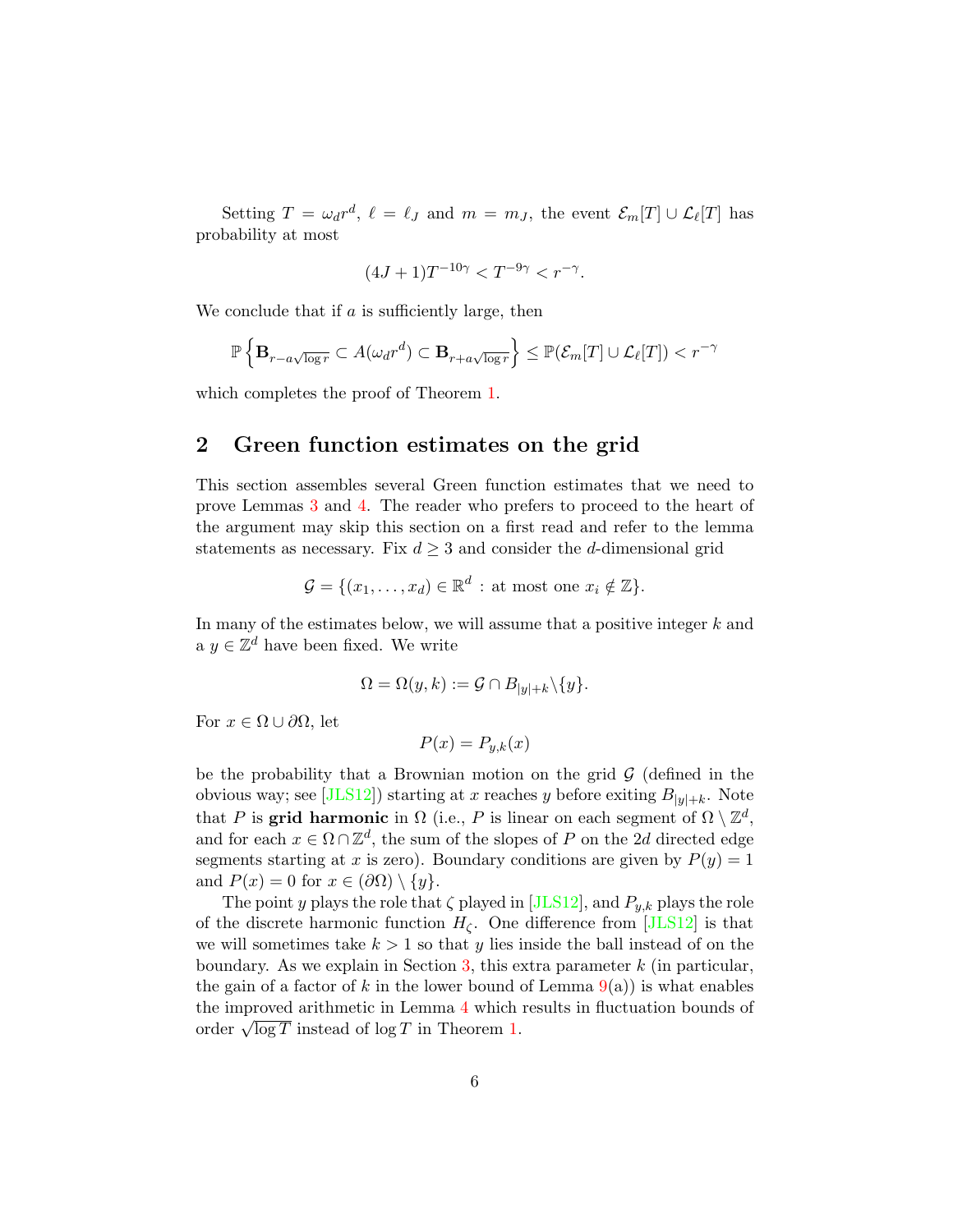To estimate P we use the discrete Green function  $g(x)$ , defined as the expected number of visits to  $x$  by a simple random walk started at the origin in  $\mathbb{Z}^d$ . The well-known asymptotic estimate for g is [\[Uch98\]](#page-19-4)

<span id="page-6-0"></span>
$$
\left| g(x) - a_d |x|^{2-d} \right| \le C|x|^{-d} \tag{1}
$$

for dimensional constants  $a_d$  and C (i.e., constants depending only on the dimension d). We extend q to a function, also denoted  $q$ , defined on the grid  $\mathcal G$  by making g linear on each segment between lattice points. Note that g is grid harmonic on  $\mathcal{G} \setminus \{0\}.$ 

Throughout we use C to denote a large positive dimensional constant, and c to denote a small positive dimensional constant, whose values may change from line to line.

<span id="page-6-2"></span>Lemma 5. There is a dimensional constant C such that

(a)  $P(x) \le C/(1+|x-y|^{d-2}).$ (b)  $P(x) \leq Ck(|y| + k + 1 - |x|)/|x - y|^d$ , for  $|x - y| \geq k/2$ . (c)  $\max P(x) \leq Ck/(|y| - r - k)^{d-1}$  for  $r < |y| - 2k$ .

*Proof.* The maximum principle (for grid harmonic functions) implies 
$$
Cg(x -
$$

 $y$ )  $\geq P(x)$  on  $\Omega$ , which gives part (a).

For part (b), let  $y^*$  be one of the lattice points nearest to  $(1 + (2k +$  $C_1$ //|y|)y. By [\(1\)](#page-6-0) we can choose a dimensional constant  $C_1$  large enough so that  $g(x - y) \ge g(x - y^*)$  for all  $x \in \partial B_{|y|+k}$ . By the maximum principle it follows that for  $x \in \Omega$  we have

<span id="page-6-1"></span>
$$
P(x) \le C(g(x - y) - g(x - y^*))
$$
 (2)

where  $C = (g(0) - g(y - y^*))^{-1}$ . Indeed, both sides are grid harmonic on  $\Omega$ , and the right side is nonnegative on  $\partial B_{|y|+k}$ .

Combining [\(1\)](#page-6-0) and [\(2\)](#page-6-1) yields the bound

$$
P(x) \le \frac{Ck}{|x-y|^{d-1}},
$$
 for  $|x-y| \ge 2k.$ 

Next, let  $z \in \partial B_{|y|+k}$  be such that  $|z-y|=2L$ , with  $L \geq 2k$ . The bound above implies

$$
P(x) \le \frac{Ck}{L^{d-1}}, \quad \text{for } x \in B_L(z)
$$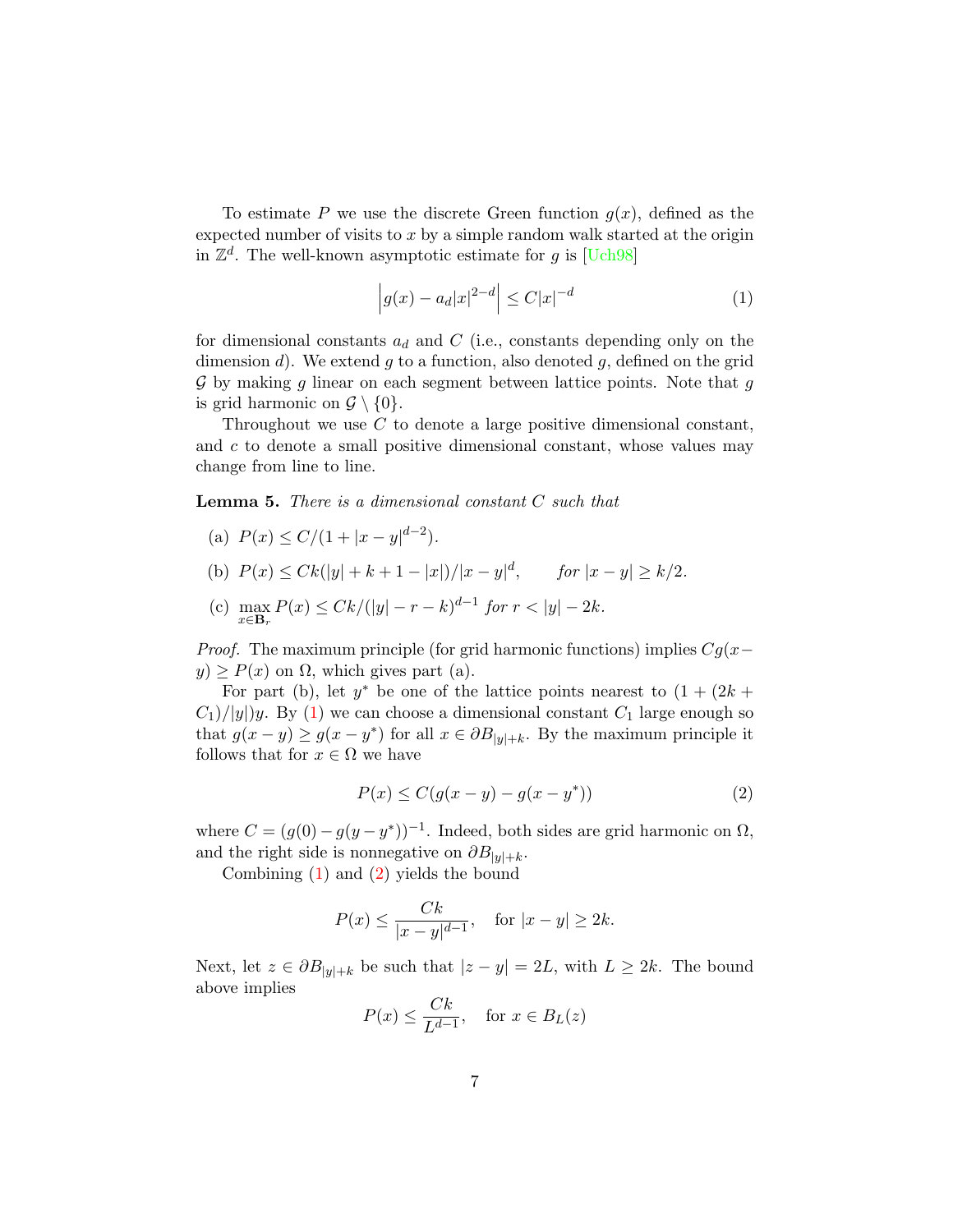Let  $z^*$  be one of the lattice points nearest to  $(|y| + k + L + C_1)z/|z|$ . Then

$$
F(x) = a_d L^{2-d} - g(x - z^*)
$$

is comparable to  $L^{2-d}$  on  $\partial B_{2L}(z^*)$  and positive outside the ball  $B_L(z^*)$  (for a large enough dimensional constant  $C_1$  — in fact, we can also do this with  $C_1 = 1$  with L large enough). It follows that

$$
P(x) \le C(k/L^{d-1})(L^{d-2})F(x)
$$

on  $\partial (B_{2L}(z^*) \cap \Omega)$  and hence by the maximum principle on  $B_{2L}(z^*) \cap \Omega$ . Moreover,

$$
F(x) \le C(|y| + k + 1 - |x|) / L^{d-1}
$$

for x a multiple of z and  $|y| + k - L \leq |x| \leq |y| + k$ . Thus for these values of  $x$ ,

$$
P(x) \le C(k/L)F(x) \le Ck(|y| + k + 1 - |x|)/L^d
$$

We have just confirmed the bound of part  $(b)$  for points x collinear with 0 and z, but z was essentially arbitrary. To cover the cases  $|x - y| \leq 2k$  one has to use exterior tangent balls of radius, say  $k/2$ , but actually the upper bound in part (a) will suffice for us in the range  $|x - y| \leq Ck$ .

Part (c) of the lemma follows from part (b).

$$
\Box
$$

The mean value property (as typically stated for continuum harmonic functions) holds only approximately for discrete harmonic functions. There are two choices for where to put the approximation: one can show that the average of a discrete harmonic function h over the discrete ball  $\mathbf{B}_r$  is approximately  $h(0)$ , or one can find an approximation  $w_r$  to the discrete ball  $\mathbf{B}_r$  such that averaging h with respect to  $w_r$  yields exactly  $h(0)$ . The divisible sandpile model of [\[LP09\]](#page-19-5) accomplishes the latter. In particular, the following discrete mean value property follows from Theorem 1.3 of [\[LP09\]](#page-19-5). For the sake of completeness we include a proof in dimensions  $d \geq 3$ . (Although we only use the  $d \geq 3$  result here, the proof below also applies in dimension 2 after replacing the Green function  $g(x)$  by  $-a(x)$  where a is the recurrent potential kernel for  $\mathbb{Z}^2$ .)

<span id="page-7-0"></span>Lemma 6. (Exact mean value property on an approximate ball) For each real number  $r > 0$ , there is a function  $w = w_r : \mathbb{Z}^d \to [0,1]$  such that

- (i)  $w(x) = 1$  for all  $x \in \mathbf{B}_{r-c}$ , for a constant c depending only on d.
- (ii)  $w(x) = 0$  for all  $x \notin \mathbf{B}_r$ .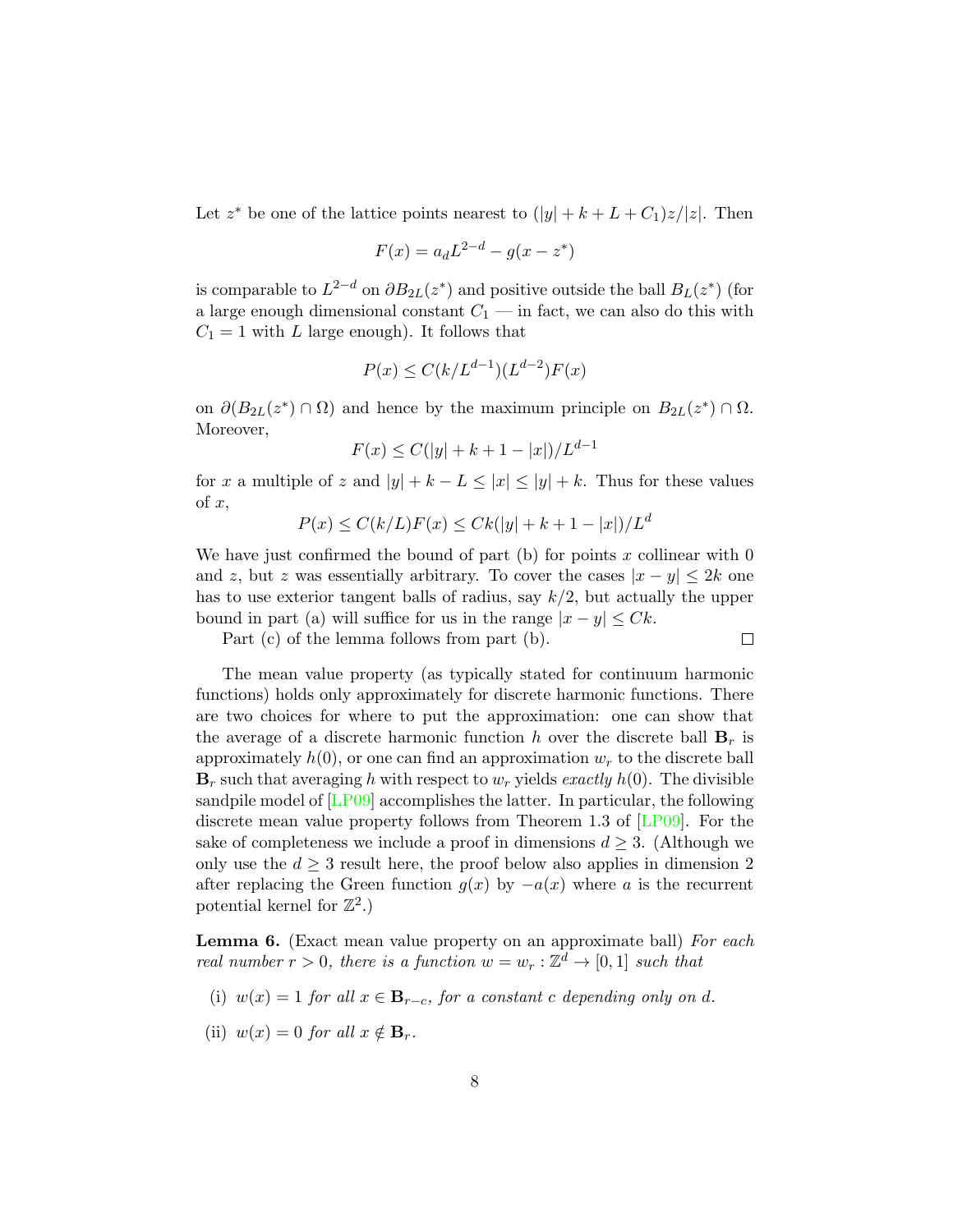(iii) For any function h that is discrete harmonic on  $\mathbf{B}_r$ ,

$$
\sum_{x \in \mathbb{Z}^d} w(x)(h(x) - h(0)) = 0.
$$

*Proof.* Let  $m = \omega_d (r - a)^d$ , for a constant a to be chosen below. Let F be the set of all functions  $f : \mathbb{Z}^d \to \mathbb{R}$  satisfying

$$
f \ge 0 \qquad \text{on } \mathbb{Z}^d
$$

$$
\Delta f \le 1 - m\delta_0 \qquad \text{on } \mathbb{Z}^d.
$$

Here  $\Delta f(x) = \frac{1}{2d} \sum_{y \sim x} (f(y) - f(x))$  denotes the discrete Laplacian of f, where the sum is over the 2d lattice neighbors y of x; and  $\delta_0$  denotes the function that is 1 at the origin and 0 elsewhere.

Let  $u: \mathbb{Z}^d \to \mathbb{R}$  be defined by

$$
u(x) = \inf_{f \in \mathcal{F}} f(x)
$$

and let  $w = m\delta_0 + \Delta u$ . (Intuitively, w is the result of starting with mass m at the origin and spreading it out by discrete balayage until every site in  $\mathbb{Z}^d$ has mass at most 1.)

It is straightforward to show that  $u \in \mathcal{F}$  and hence  $w \leq 1$  on  $\mathbb{Z}^d$ . Next we show  $w \geq 1_U$  where  $U = \{x \in \mathbb{Z}^d | u(x) > 0\}$  is the support of u. Indeed, if for some  $x \in \mathbb{Z}^d$  we have  $w(x) < 1_U(x)$ , then for small enough  $\epsilon > 0$  we would have  $u - \epsilon \delta_x \in \mathcal{F}$ , contradicting the minimality of u.

To prove items (i) and (ii) we express  $u$  in terms of an obstacle problem for the discrete Laplacian. Consider the "obstacle"  $\gamma : \mathbb{Z}^d \to \mathbb{R}$  given by

$$
\gamma(x) = -|x|^2 - mg(x)
$$

where g is the discrete Green function for  $\mathbb{Z}^d$ . Let  $\Phi$  be the set of all functions  $\phi : \mathbb{Z}^d \to \mathbb{R}$  satisfying

$$
\phi \ge \gamma \qquad \text{on } \mathbb{Z}^d
$$

$$
\Delta \phi \le 0 \qquad \text{on } \mathbb{Z}^d.
$$

Let

$$
s(x) = \inf_{\phi \in \Phi} \phi(x).
$$

Since  $\Delta \gamma = -1 + m \delta_0$ , a simple argument using the maximum principle shows that  $u = s - \gamma$ .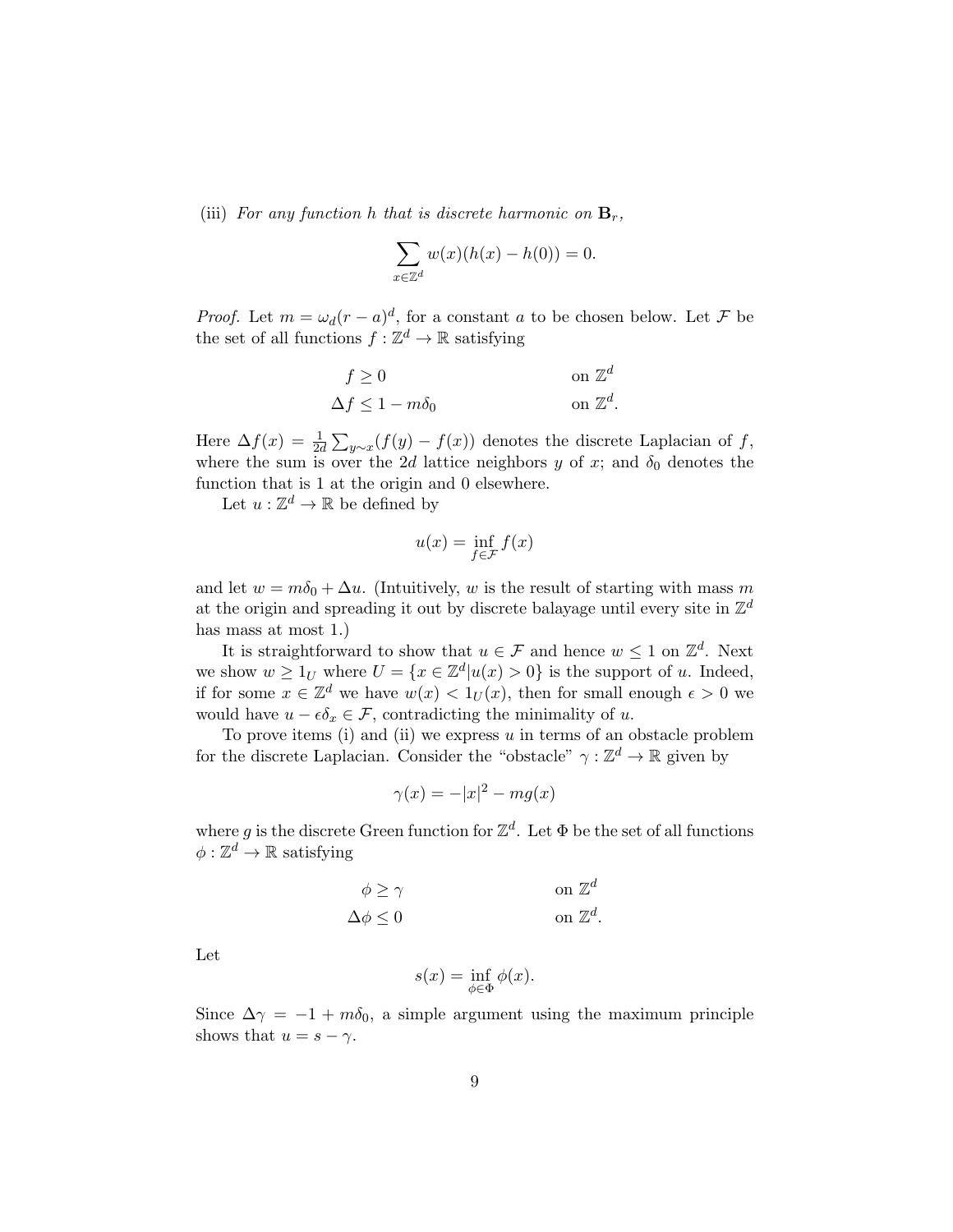By the Green function estimate  $(1)$ , we have

$$
\gamma(x) = \Gamma(|x|) + O((r/|x|)^d)
$$

where  $\Gamma(t) := -t^2 - \frac{2}{d-2}(r-a)^dt^{2-d}$ , and the constant in the error term depends only on the dimension  $d$ . In particular, there is a constant  $C$ depending only on d, such that for all  $t \in [r/2, 2r]$  and all  $x, y \in \partial \mathbf{B}_t$  we have  $|\gamma(x) - \gamma(y)| < C$ . We choose  $a = 3C$ .

Since  $s \geq \gamma \geq \Gamma(r) - C$  on  $\partial \mathbf{B}_r$  and s is superharmonic, we have  $s \geq$  $\Gamma(r)-C$  on  $\mathbf{B}_r$  by the minimum principle. Since  $\Gamma$  is maximized at  $t=r-a$ , it follows that  $s > \gamma$  on  $\mathbf{B}_{r-a-b}$  for a constant b depending only on d. Hence for all  $x \in \mathbf{B}_{r-a-b}$  we have  $u(x) > 0$  and hence  $w(x) = 1$ , which proves (i).

To prove (ii), note that the constant function  $\phi(x) \equiv \Gamma(r-a) + C$ belongs to  $\Phi$ . Hence  $s \leq \Gamma(r-a) + C$ , which shows that  $u \leq 2C$  on  $\partial \mathbf{B}_{r-a}$ . We will show this implies u is supported in  $\mathbf{B}_{r-a+2C}$ . For each  $x \in U - \{0\}$  the equality  $\Delta u(x) = 1$  implies that at least one neighbor y of x has  $u(y) \ge u(x) + 1$ ; hence there is a path  $x = x_0, x_1, \ldots, x_k = 0$  such that  $u(x_i) > i$ . If  $|x| > r - a$  then this path must pass through  $\partial \mathbf{B}_{r-a}$ , which shows that  $|x| \leq r - a + 2C$ , proving (ii).

To prove (iii), let  $h : \mathbb{Z}^d \to \mathbb{R}$  be discrete harmonic on  $\mathbf{B}_r$  and let  $H(x) = h(x) - h(0)$ . Since  $w = m\delta_0 + \Delta u$  is supported on  $\mathbf{B}_r$ , we have by summation by parts

$$
\sum_{x \in \mathbb{Z}^d} w(x)H(x) = \sum_{x \in \mathbf{B}_r} \Delta u(x)H(x) = \sum_{x \in \mathbf{B}_r} u(x)\Delta H(x) = 0. \quad \Box
$$

The next lemma bounds sums of  $P = P_{y,k}$  over discrete spherical shells and discrete balls.

<span id="page-9-0"></span>Lemma 7. There is a dimensional constant C such that

 $\overline{\phantom{a}}$  $\overline{\phantom{a}}$ 

(a) 
$$
\sum_{x \in \mathbf{B}_{r+1} \setminus \mathbf{B}_r} P(x) \leq Ck \text{ for all } r \leq |y| + k.
$$
  
\n(b) 
$$
\left| \sum_{x \in \mathbf{B}_r} (P(x) - P(0)) \right| \leq Ck \text{ for all } r \leq |y|.
$$
  
\n(c) 
$$
\left| \sum_{x \in \mathbf{B}_{|y|+k}} (P(x) - P(0)) \right| \leq Ck^2.
$$

 $x \in \mathbf{B}_{|y|+k}$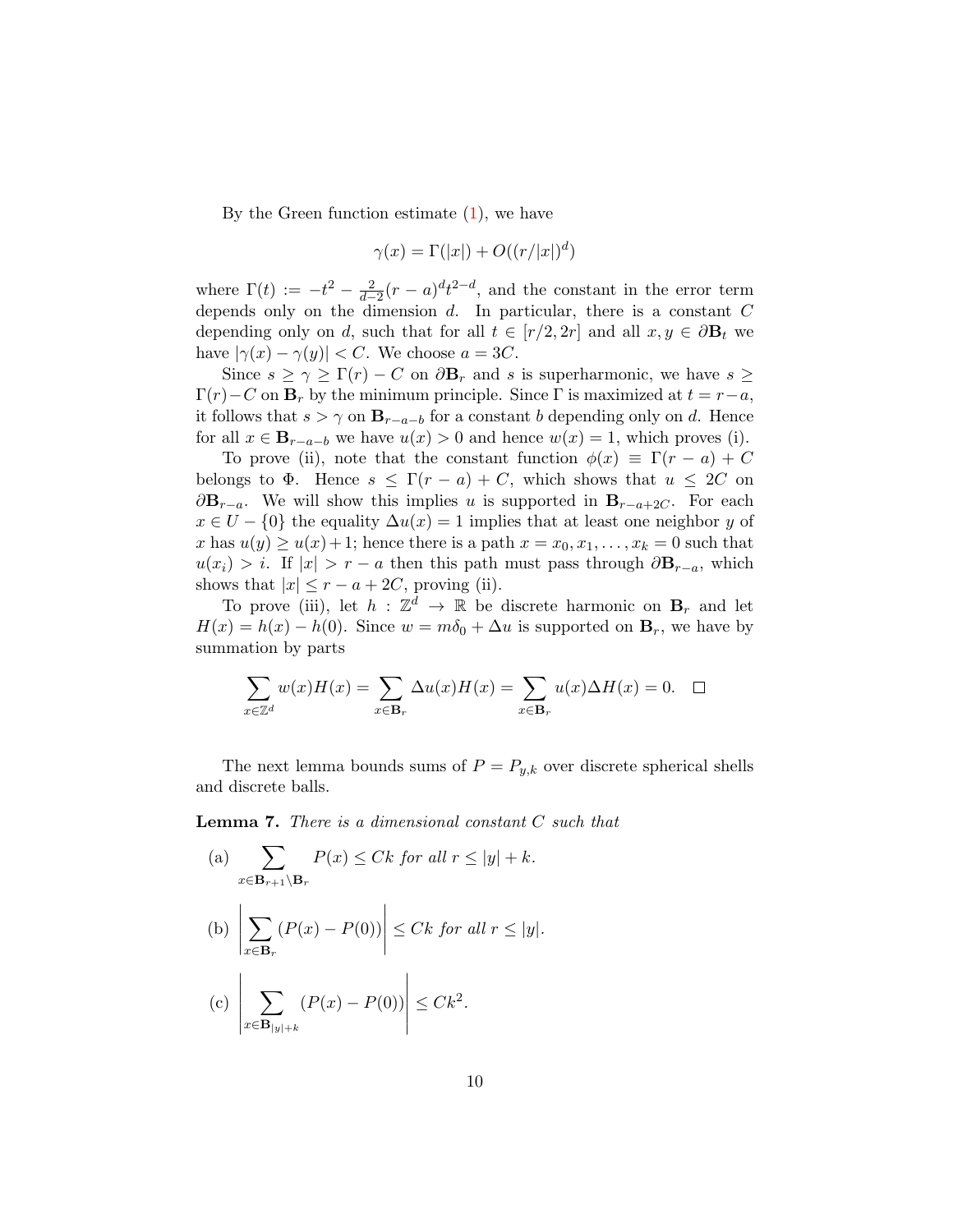*Proof.* Part (a) follows from Lemma [5:](#page-6-2) Take the worst shell, when  $r = |y|$ . Then the sum over x satisfying  $|x-y| \leq k$  and  $|y| \leq |x| \leq |y| + 1$  is bounded by Lemma  $5(a)$  $5(a)$ 

$$
\int_0^k s^{2-d} s^{d-2} ds = k
$$

(volume element on disk with thickness 1 and radius k in  $\mathbb{Z}^{d-1}$  is  $s^{d-2}ds$ .) For the remaining portion of the shell, Lemma  $5(b)$  $5(b)$  has numerator  $k(|y| +$  $k - |y|$  =  $k^2$ , so that

$$
\int_{k}^{\infty} k^2 s^{-d} s^{d-2} ds = k.
$$

Next, for part (b), let  $w_r$  be as in Lemma [6.](#page-7-0) Since P is discrete harmonic in  $\mathbf{B}_{|y|}$ , we have for  $r \leq |y|$ 

$$
\sum_{x \in \mathbb{Z}^d} w_r(x) (P(x) - P(0)) = 0.
$$

Since  $w_r$  equals the indicator  $\mathbf{1}_{\mathbf{B}_r}$  except on the annulus  $\mathbf{B}_r \setminus \mathbf{B}_{r-c}$ , and  $|w_r| \leq 1$ , we obtain

$$
\left| \sum_{x \in \mathbf{B}_r} (P(x) - P(0)) \right| \leq \sum_{x \in \mathbf{B}_r \backslash \mathbf{B}_{r-c}} |w_r(x)| |P(x) - P(0)|
$$
  

$$
\leq \sum_{x \in \mathbf{B}_r \backslash \mathbf{B}_{r-c}} (P(x) + P(0))
$$
  

$$
\leq Ck.
$$

In the last step we have used part (a) to bound the first term; the second term is bounded by Lemma [5\(](#page-6-2)b), which says that  $P(0) \leq Ck/|y|^{d-1}$ .

Part (c) follows by splitting the sum over  $\mathbf{B}_{|y|+k}$  into k sums over spherical shells  $\mathbf{B}_{|y|+j} \setminus \mathbf{B}_{|y|+j-1}$  for  $j = 1, \ldots, k$ , each bounded by part (a), plus a sum over the ball  $\mathbf{B}_{|y|}$ , bounded by part (b).  $\Box$ 

Fix  $\alpha > 0$ , and consider the level set

$$
U = \{ x \in \mathcal{G} \mid g(x) > \alpha \}.
$$

For  $x \in \partial U$ , let  $p(x)$  be the probability that a Brownian motion started at the origin in  $\mathcal G$  first exits  $U$  at  $x$ .

<span id="page-10-0"></span>**Lemma 8.** Choose  $\alpha$  so that  $\partial U$  does not intersect  $\mathbb{Z}^d$ . For each  $x \in \partial U$ , the quantity  $p(x)$  equals the directional derivative of  $g/2d$  along the directed edge in U starting at x.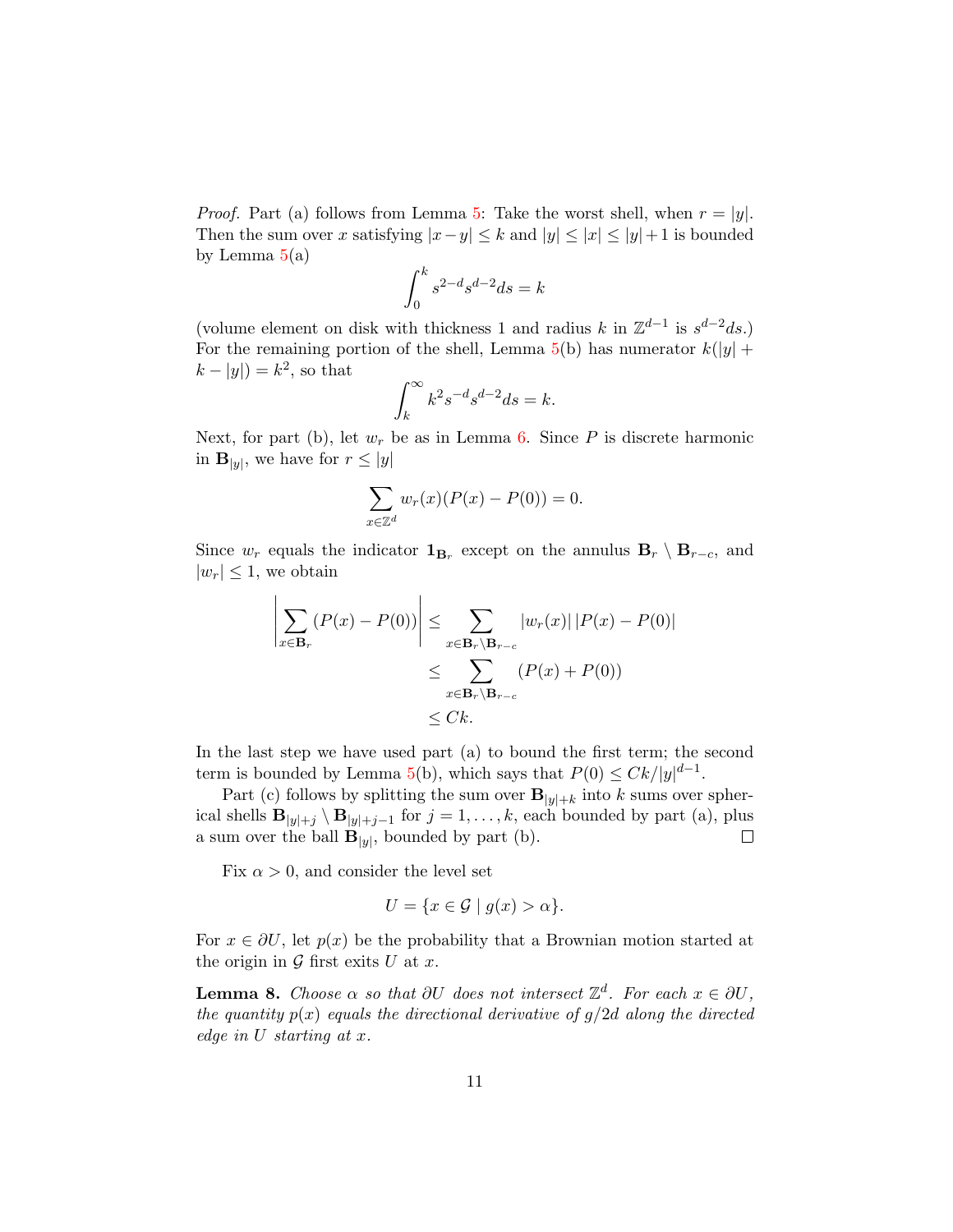Proof. We use a discrete form of the divergence theorem

$$
\int_{U} \operatorname{div} V = \sum_{\partial U} \nu_{U} \cdot V. \tag{3}
$$

where  $V$  is a vector-valued function on the grid, and the integral on the left is a one-dimensional integral over the grid. The dot product  $\nu_U \cdot V$  is defined as  $e_j \cdot V(x - 0e_j)$ , where  $e_j$  is the unit vector pointing toward x along the unique incident edge in U. To define the divergence, for  $z = x + te_j$ , where  $0 \leq t < 1$  and  $x \in \mathbb{Z}^d$ , let

$$
\operatorname{div} V(z) := \frac{\partial}{\partial x_j} e_j \cdot V(z) + \delta_x(z) \sum_{j=1}^d (e_j \cdot V(x + 0e_j) - e_j \cdot V(x - 0e_j)).
$$

If f is a continuous function on U that is  $C^1$  on each connected component of  $U - \mathbb{Z}^d$ , then the gradient of f is the vector-valued function

$$
V = \nabla f = (\partial f / \partial x_1, \partial f / \partial x_2, \dots, \partial f / \partial x_d)
$$

with the convention that the entry  $\partial f/\partial x_i$  is 0 if the segment is not pointing in the direction  $x_j$ . Note that  $\nabla f$  may be discontinuous at points of  $\mathbb{Z}^d$ .

Let  $G = -g/2d$ , so that div  $\nabla G = \delta_0$ . If u is grid harmonic on U, then  $\mathrm{div}\,\nabla u=0$  and

$$
\operatorname{div}\left(u\nabla G - G\nabla u\right) = u(0)\delta_0.
$$

Indeed, on each segment this is the same as  $(uG' - u'G)' = u'G' - u'G' +$  $uG'' - u''G = 0$  because u and G are linear on segments. At lattice points u and G are continuous, so the divergence operation commutes with the factors  $u$  and  $G$  and gives exactly one nonzero delta term, the one indicated.

Let  $u(y)$  be the probability that Brownian motion on U started at y first exits U at x. Then  $p(x) = u(0)$ . Since u is grid-harmonic on U, we have  $\text{div } \nabla u = 0$  on U, hence by the divergence theorem

$$
u(0) = \int_U \operatorname{div} (u \nabla G - G \nabla u) = \sum_{\partial U} u \nu_U \cdot \nabla G.
$$

Since u vanishes on  $\partial U \setminus \{x\}$ , the only nonzero term in the sum on the right side is  $\nu_U \cdot \nabla G(x)$ . Since  $\partial U$  does not intersect  $\mathbb{Z}^d$ , this term equals the directional derivative of  $g/2d$  along the directed edge in U starting at  $x$ .  $\Box$ 

Next we establish some lower bounds for P.

<span id="page-11-0"></span>**Lemma 9.** There is a dimensional constant  $c > 0$  such that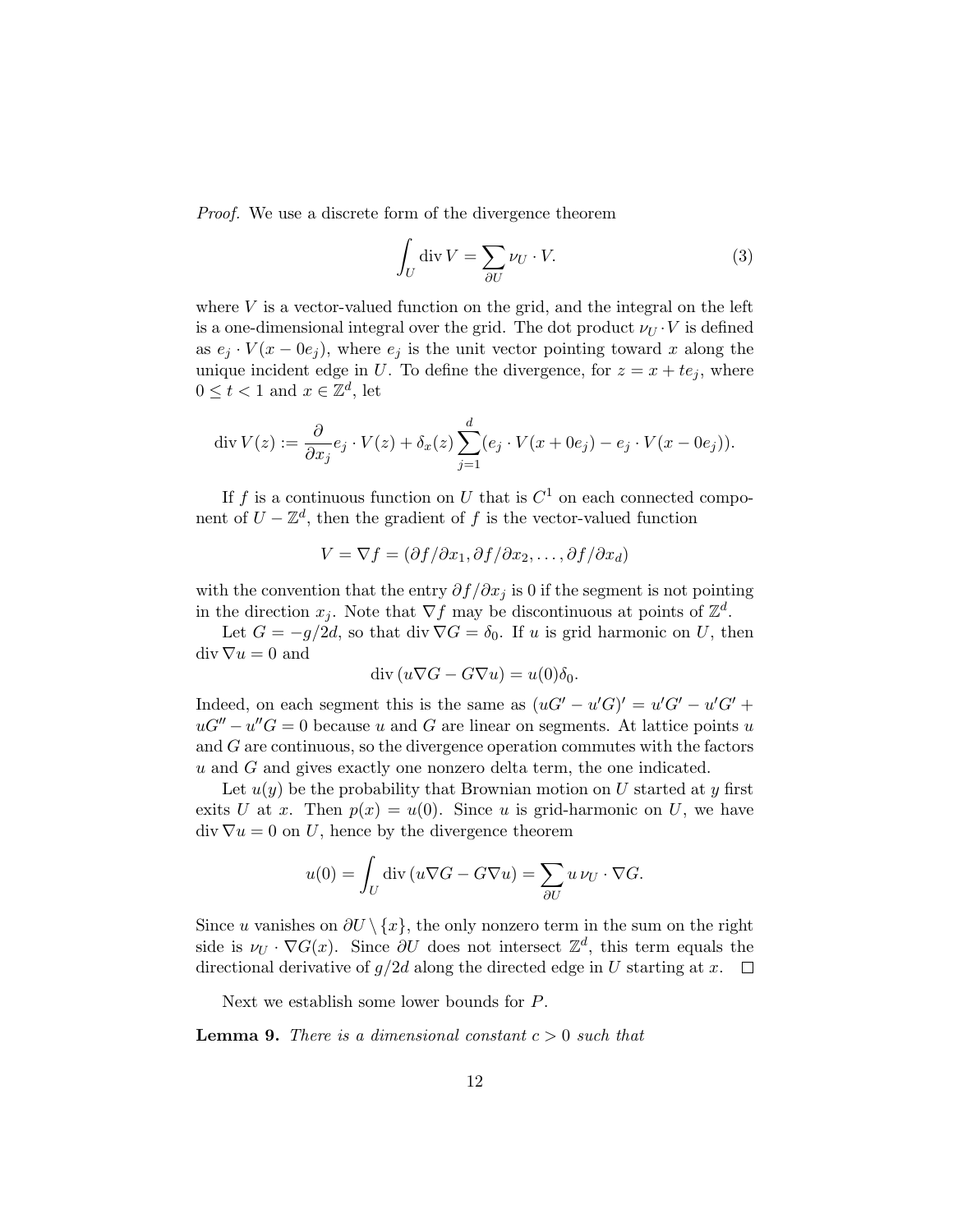(a) 
$$
P(0) \ge ck/|y|^{d-1}
$$
.  
\n(b) Let  $k = 1$ , and  $z = (1 - \frac{2m}{|y|})y$  for  $0 < m < |y|/2$ . Then  
\n
$$
\min_{x \in \mathbf{B}(z,m)} P(x) \ge c/m^{d-1}.
$$

*Proof.* By the maximum principle, there is a dimensional constant  $c > 0$ such that

$$
P(x) \ge c(g(x - y) - a_d(k/2)^{2-d})
$$

for  $x \in B_{k/2}(y)$ . In particular,

$$
P(x) \ge ck^{2-d} \quad \text{for all} \ \ |x - y| \le k/4
$$

Now consider the region

$$
U = \{x \in \mathcal{G} : g(x) > a_d s^{2-d}\}
$$

where s is chosen so that  $|s - (|y| - k/8)| < 1/2$  and all of the boundary points of U are non-lattice points. (A generic value of  $s$  in the given range will suffice.)

By [\(1\)](#page-6-0), this set is within unit distance of the ball of radius  $|y| - k/8$ . Let  $p(z)$  represent the probability that a Brownian motion on the grid starting from the origin first exits U at  $z \in \partial U$ . Thus

$$
u(0) = \sum_{z \in \partial U} u(z)p(z) \tag{4}
$$

for all grid harmonic functions  $u$  in  $U$ .

Take any boundary point of  $z \in \partial U$ . Take the nearest lattice point  $z^*$ . Let  $z_j$  be a coordinate of z largest in absolute value. Then  $|z_j| \geq |z|/d$ . The rate of change of  $|x|^{2-d}$  in the jth direction near z has size  $\geq 1/d|z|^{d-1}$ , which is much larger than the error term  $C|z|^{-d}$  in [\(1\)](#page-6-0). It follows that on the segment in that direction, where the function  $g(x) - a_d(|y| - k/8)^{2-d}$ changes sign, its derivative is bounded below by  $1/2d|z|^{d-1}$ . In other words, by Lemma [8,](#page-10-0) within distance 2 of every boundary point of  $z \in \partial U$  there is a point  $z' \in \partial U$  for which  $p(z') \geq c/|y|^{d-1}$ . There are at least  $ck^{d-1}$  such points in the ball  $\mathbf{B}_{k/4}(y)$  where the lower bound for P was  $ck^{2-d}$ , so

$$
P(0) \ge ck^{2-d}k^{d-1}/|y|^{d-1} = ck/|y|^{d-1}.
$$

Next, the argument for Lemma  $9(b)$  $9(b)$  is nearly the same. We are only interested in  $k = 1$ . It is obvious that for points x within constant distance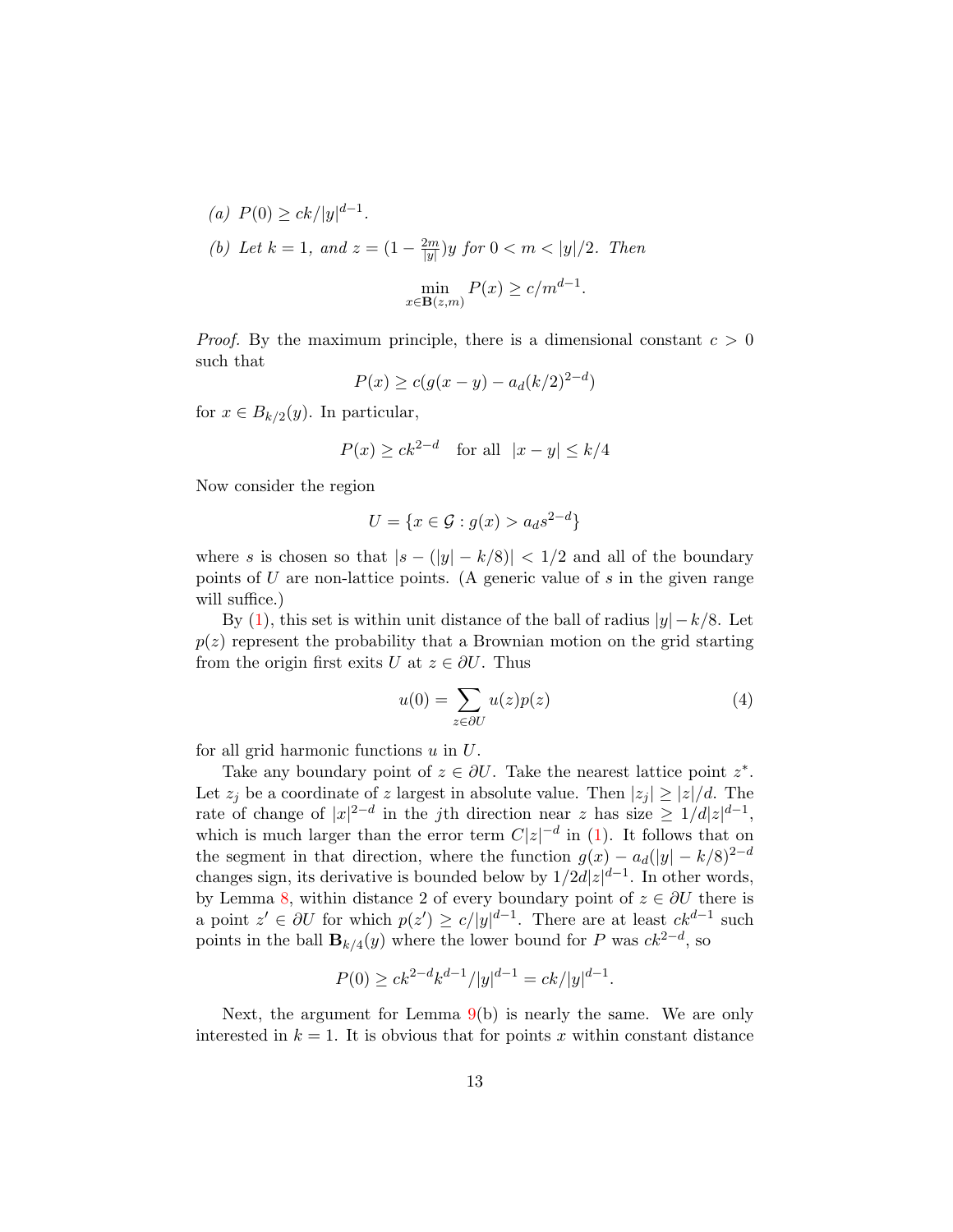of y (and unit distance from the boundary at radius  $|y|+1$ ) the values of  $P(x)$ are bounded below by a positive constant. We then bound  $P((1-2m/|y|)y)$ from below using the same argument as above, but with Green's function for a ball of radius comparable to  $m$ . Finally, Harnack's inequality says that the values of  $P(x)$  for x in the whole ball of size m around this point  $(1-2m/|y|)y$  are comparable.  $\Box$ 

### <span id="page-13-0"></span>3 Proofs of main lemmas

The proofs in this section make use of the martingale

$$
M(t) = M_{y,k}(t) := \sum_{x \in A_{y,k}(t)} (P_{y,k}(x) - P_{y,k}(0))
$$

where  $P_{y,k}$  is the grid harmonic function defined in Section [2,](#page-5-0) and  $A_{y,k}(t)$ is the modified internal DLA cluster in which particles are stopped if they exit  $Ω$ .

As in  $[JLS12]$ , we take the time parameter t to be real-valued: starting at each integer time  $n$ , a particle is released from the origin and performs Brownian motion on the grid G until reaching a point in  $(\mathcal{G} \setminus \Omega) \cap (\mathbb{Z}^d \setminus \Omega)$  $A(n)$ ). By applying a deterministic time change to the Brownian motion we can ensure that this happens before time  $n + 1$ , so only one particle is active at any given time. The choice of continuous time is convenient for applying the martingale representation theorem, but it is not essential for the argument: One can embed the discrete time martingale  $M(n)$  into a Brownian motion using Skorohod's theorem, and estimate the elapsed time  $(M(n+1) - M(n))^{2}$ .

We view  $A_{y,k}(t)$  as a multiset: points on the boundary of  $\Omega$  where many stopped particles accumulate are counted with multiplicity in the sum defining M. In addition to these stopped particles, the set  $A_{u,k}(t)$  contains one more point, the location of the currently active particle performing Brownian motion on  $\mathcal{G}$ .

Recall that  $P = P_{y,k}$  and  $M = M_{y,k}$  depend on k, which is the distance from y to the boundary of  $\Omega$ . We will choose  $k = 1$  for the proof of Lemma [3,](#page-4-0) and  $k = a\ell$  for a small constant a in the proof of Lemma [4.](#page-4-1) Taking  $k > 1$ is one of the main differences from the argument in [\[JLS12\]](#page-18-0). The factor of k in the lower bound of Lemma [9\(](#page-11-0)a) results in the bound  $M(T_1) \leq -k^2$ on the event that y is  $\ell$ -late, and consequently the weaker hypothesis  $\ell \geq$  $C_1((\log T)m)^{1/3}$  suffices at the end of the proof of Lemma [4](#page-4-1) (compare to [\[JLS12,](#page-18-0) Lemma 13] where the power was  $1/2$  instead of  $1/3$ ).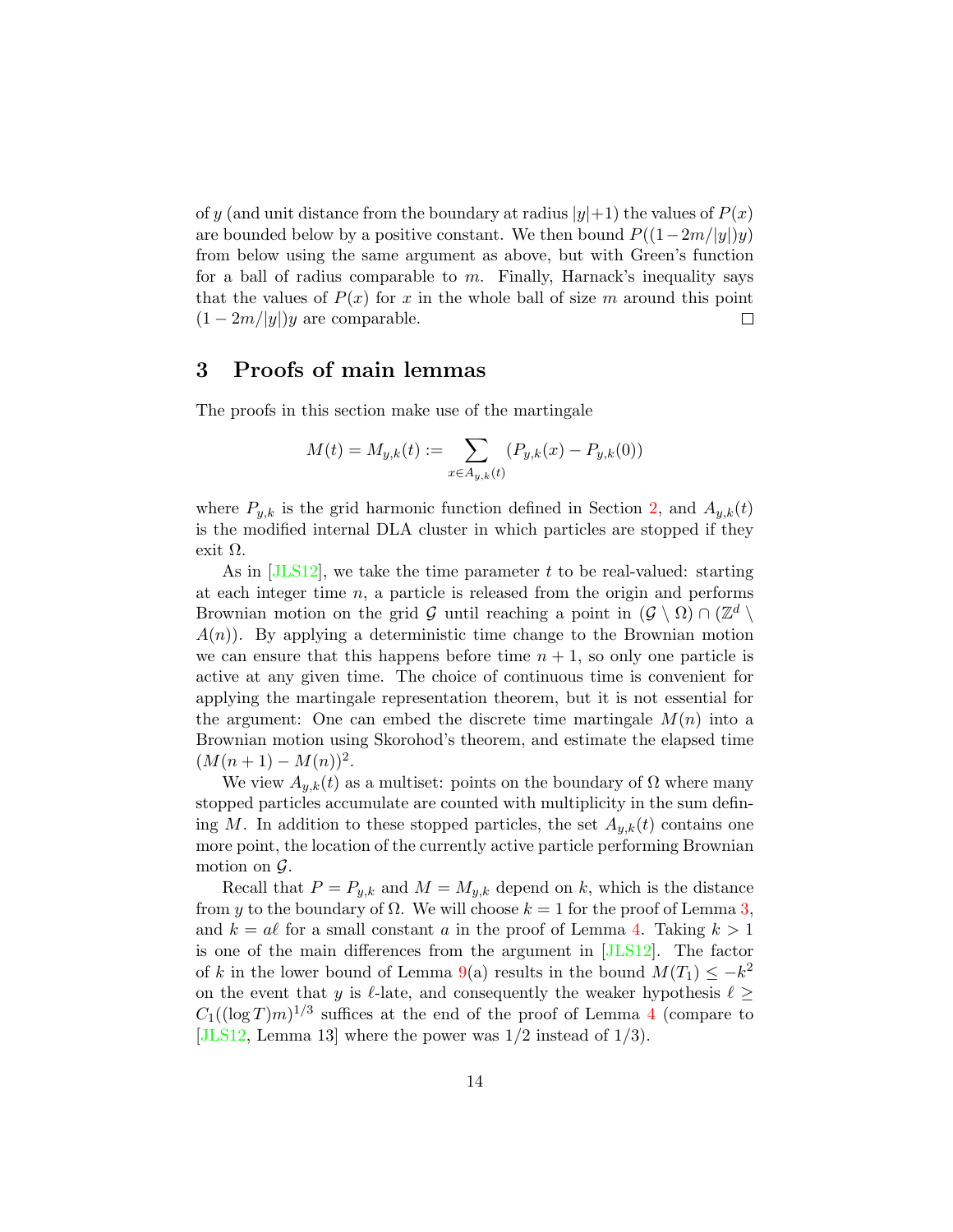Proof of Lemma [3.](#page-4-0) The proof follows the same method as [\[JLS12,](#page-18-0) Lemma 12. We highlight here the changes needed in dimensions  $d \geq 3$ . We use the discrete harmonic function  $P(x)$  with  $k = 1$ . Fix  $z \in \mathbb{Z}^d$ , let  $r = |z|$  and  $y=(r+2m)z/r$ . Let

$$
T_1 = \lceil \omega_d (r - m)^d \rceil
$$

where  $\omega_d$  is the volume of the unit ball in  $\mathbb{R}^d$ . If z is m-early, then  $z \in A(T_1)$ ; in particuar, this means that  $r \geq m$ , so that  $r+m$ ,  $r+2m$  are all comparable to r. Since  $k = 1$ , we have by Lemmas  $5(c)$  $5(c)$  and  $9(a)$  $9(a)$ 

$$
P(0) \approx 1/r^{d-1},
$$

where  $\approx$  denotes equivalence up to a constant factor depending only on d.

First we control the quadratic variation

$$
S(t) = \lim_{\substack{0 = t_0 \leq ... \leq t_N = t \\ \max(t_i - t_{i-1}) \to 0}} \sum_{i=1}^N (M(t_i) - M(t_{i-1}))^2
$$

on the event  $\mathcal{E}_{m+1}[T]^c$  that there are no  $(m+1)$ -early points by time T. As in [\[JLS12,](#page-18-0) Lemma 9], there are independent standard Brownian motions  $\widetilde{B}^0, \widetilde{B}^1, \ldots$  such that each increment  $(S(n+1) - S(n)) \mathbf{1}_{\mathcal{E}_{m+1}[T]^c}$  is bounded above by the first exit time of  $\widetilde{B}^n$  from the interval  $[-a_n, b_n]$ , where

$$
a_n = P(0) \approx \frac{1}{r^{d-1}}
$$
  
\n
$$
b_n = \max_{|x| \le (n/\omega_d)^{1/d} + m + 1} P(x) \le \frac{1}{[r + 2m - ((n/\omega_d)^{1/d} + m + 1)]^{d-1}}.
$$

Here we have used Lemma  $5(b)$  $5(b)$  in the bound on  $b_n$ .

Unlike in dimension 2, we will use the large deviation bound for Brownian exit times [\[JLS12,](#page-18-0) Lemma 5] with  $\lambda = cm^2$  instead of  $\lambda = 1$ . Here c is a constant depending only on d. Note that  $b_n \leq 1/m^{d-1}$ , for all  $n \leq T_1$ , so this is a valid choice of  $\lambda$  in all dimensions  $d \geq 3$  (that is, the hypothesis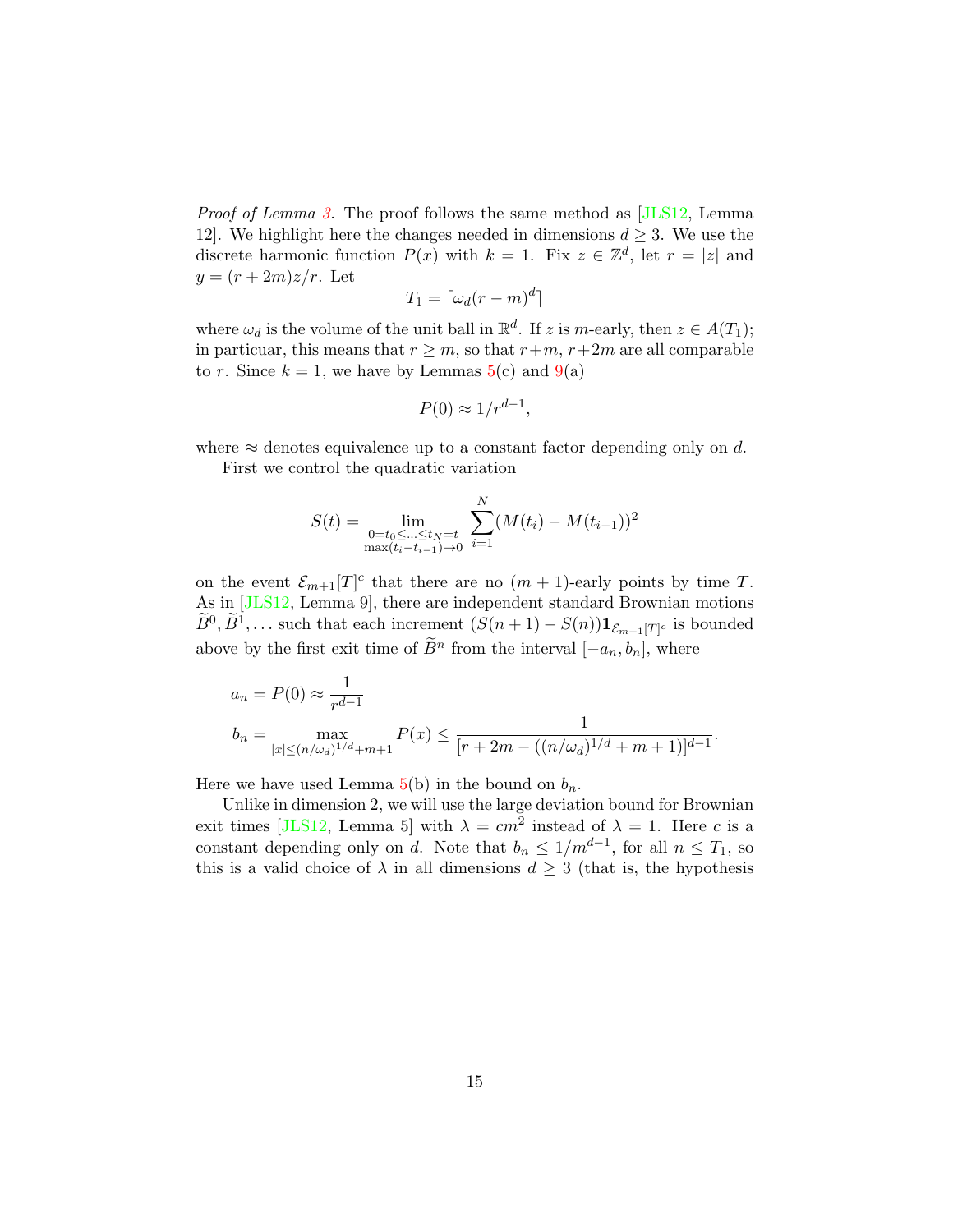√  $\lambda(a_n + b_n) \leq 3$  of [\[JLS12,](#page-18-0) Lemma 5] holds). We obtain

$$
\log \mathbb{E} \left[ e^{\lambda S(T_1)} \mathbf{1}_{\mathcal{E}_{m+1}[T]^c} \right] \leq \sum_{n=1}^{T_1} 10\lambda a_n b_n
$$
  
\n
$$
\leq \int_1^{T_1} \lambda \frac{C}{r^{d-1}} \frac{1}{(r+m-(n/\omega_d)^{1/d}-1)^{d-1}} dn
$$
  
\n
$$
\leq \int_1^r \lambda \frac{C}{r^{d-1}} \frac{1}{(r+m-j-1)^{d-1}} j^{d-1} dj
$$
  
\n
$$
\leq \int_1^r \frac{C\lambda dj}{(r+m-j-1)^{d-1}} \leq C\lambda/m^{d-2}.
$$

Note that the last step uses  $d \geq 3$ . Taking  $\lambda = cm^2$  for small enough c we obtain

$$
\mathbb{E}\left[e^{cm^2S(T_1)}1_{\mathcal{E}_{m+1}[T]^c}\right] \leq e^{m^2/m^{d-2}} \leq e^m.
$$

Therefore, by Markov's inequality,

<span id="page-15-0"></span>
$$
\mathbb{P}(\{S(T_1) > 1/c\} \cap \mathcal{E}_{m+1}[T]^c) \le e^{m-m^2} < T^{-20\gamma}.\tag{5}
$$

Fix  $z \in \mathbf{B}_T$  and  $t \in \{1, ..., T\}$ , and let  $Q_{z,t}$  be the event that  $z \in$  $A(t) \setminus A(t-1)$  and z is m-early and no point of  $A(t-1)$  is m-early. This event is empty unless  $(t/\omega_d)^{1/d} + m \leq |z| \leq (t/\omega_d)^{1/d} + m + 1$ ; in particular, the first inequality implies  $t \leq T_1$ . We will bound from below the martingale  $M(t)$  on the event  $Q_{z,t} \cap \mathcal{L}_{\ell}[T]^c$ . With no  $\ell$ -late point, the ball  $\mathbf{B}_{r-m-\ell-1}$ is entirely filled by time  $t$ . Lemma  $7(b)$  $7(b)$  shows that the sites in this ball contribute at most a constant to  $M(t)$  (recall that  $k = 1$ ). The thin tentacle estimate [\[JLS12,](#page-18-0) Lemma A] says that except for an event of probability  $e^{-cm^2}$ , there are order  $m^d$  sites in  $A(t)$  within the ball  $\mathbf{B}(z,m)$ . By Lemma [9\(](#page-11-0)b), P is bounded below by  $c/m^{d-1}$  on this ball, so these sites taken together contribute order m to  $M(t)$ . Each of the remaining terms in the sum defining  $M(t)$  is bounded below by  $-P(0)$ , and there are at most  $\ell r^{d-1}$  sites in  $A(t) \setminus \mathbf{B}_{r-m-\ell-1}$ . So these terms contribute at least

<span id="page-15-1"></span>
$$
-\ell r^{d-1} (1/r^{d-1}) = -\ell \ge -m/C
$$

which cannot overcome the order m term. Thus

$$
\mathbb{P}(Q_{z,t} \cap \{M_\zeta(t) < m/C\} \cap \mathcal{L}_\ell[t]^c) < e^{-cm^2}.\tag{6}
$$

We conclude that

$$
\mathbb{P}(Q_{z,t} \cap \mathcal{L}_{\ell}[T]^c) \leq \mathbb{P}(Q_{z,t} \cap \{S(t) > 1/c\})
$$
  
+ 
$$
\mathbb{P}(Q_{z,t} \cap \{M(t) < m/C\} \cap \mathcal{L}_{\ell}[t]^c)
$$
  
+ 
$$
\mathbb{P}(\{S(t) \leq 1/c\} \cap \{M(t) \geq m/C\}).
$$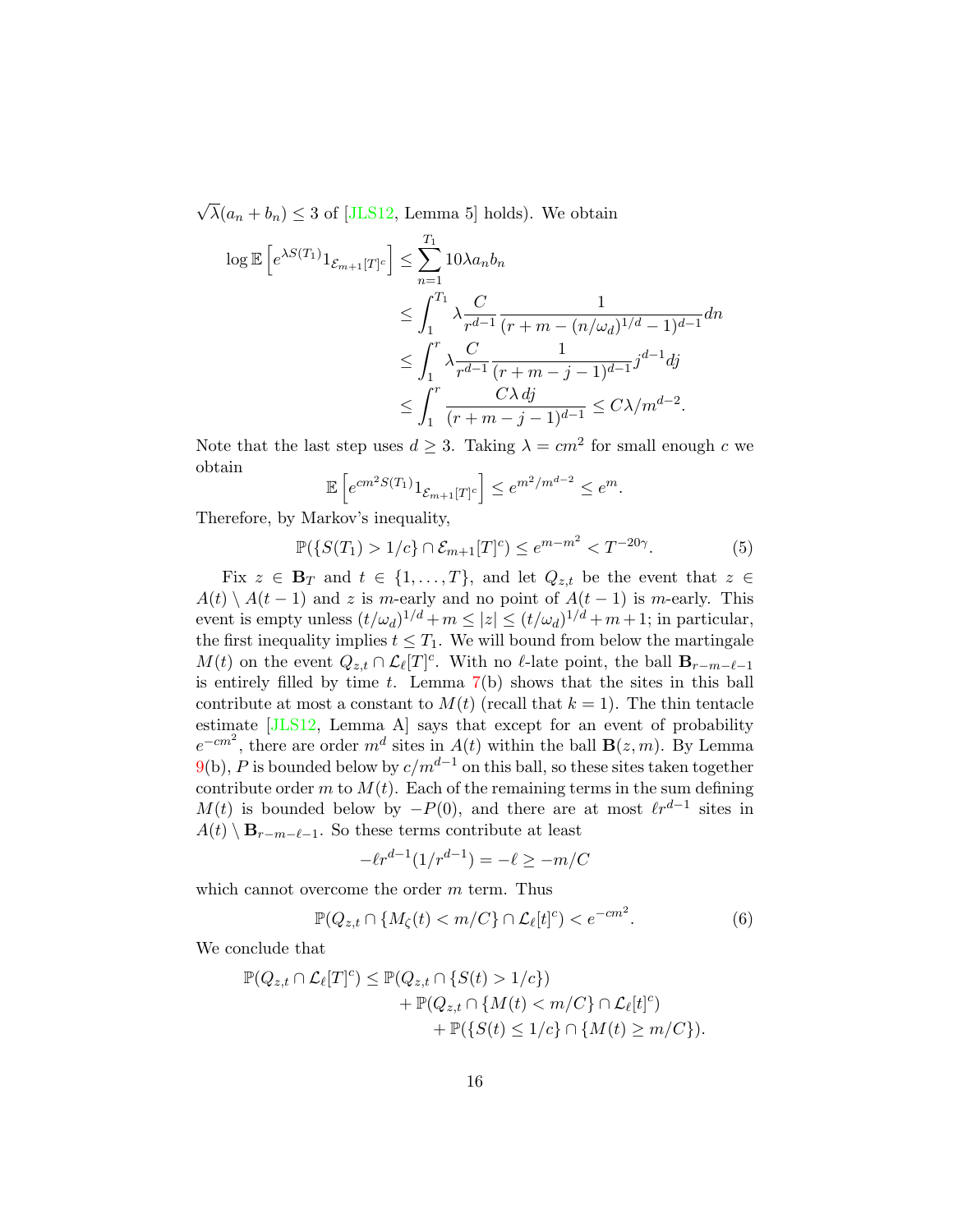The first two terms are bounded by [\(5\)](#page-15-0) and [\(6\)](#page-15-1). Since  $M(t) = B(S(t))$  for a standard Brownian motion  $B$ , the final term is bounded by

$$
\mathbb{P}\left\{\sup_{0\leq s\leq 1/c}B(s)\geq m/C\right\}
$$

*Proof of Lemma [4.](#page-4-1)* Fix  $y \in \mathbb{Z}^d$ , and let  $L[y]$  be the event that y is  $\ell$ -late. Set  $k = a\ell$  in the definition of  $P = P_{y,k}$ . Here  $a > 0$  is a small dimensional constant chosen below. Note that the hypotheses on m and  $\ell$  imply that  $\ell$  is constant chosen below. Note that the hypotheses on m and  $\ell$  imply that  $\ell$  is<br>at least of order  $\sqrt{\log T}$ ; after choosing a, we take the constant  $C_1$  appearing in the statement of the lemma large enough so that  $k^2 > 1000\gamma \log T$ .

Case 1.  $1 \le |y| \le 2k$ . Then  $P(0) \approx 1/|y|^{d-2}$ . Let

$$
T_1 = \lfloor \omega_d(|y| + \ell)^d \rfloor
$$

With  $a_n = P(0)$  and  $b_n = 1$ , we have  $S(n+1) - S(n) \leq \tau_n$ , where  $\tau_n$  is the first exit time of the Brownian motion  $\tilde{B}^n$  from the interval  $[-a_n, b_n]$ . (Note that because we take  $b_n = 1$ , the indicator  $\mathbf{1}_{\mathcal{E}_{m+1}[T]^c}$  is not needed here as it was in the proof of Lemma [3.](#page-4-0)) We obtain

$$
\log \mathbb{E}e^{S(T_1)} \leq \sum_{t=1}^{T_1} \log \mathbb{E}e^{\tau_n} \leq T_1 P(0).
$$

Let  $Q = T_1 P(0)$ . By Markov's inequality,  $\mathbb{P}(S(T_1) > 2Q) \leq e^{-Q}$ .

On the event  $L[y]$ , the site y is still not occupied at time  $T_1$ . Accordingly, the largest  $M(T_1)$  can be is if  $A_{y,k}(T_1)$  fills the whole ball  $\mathbf{B}_{|y|+k}$ (except for  $y$ ), and then the rest of the particles will have to collect on the boundary where P is zero. The contribution from  $\mathbf{B}_{|y|+k}$  is at most  $Ck^2$  by Lemma  $7(c)$  $7(c)$ . The number of particles stopped on the boundary is at least

$$
T_1 - 2\omega_d(|y| + k)^d \ge \frac{T_1}{2}.
$$

Therefore, on the event  $L[y]$  we have

<span id="page-16-0"></span>
$$
M(T_1) \leq Ck^2 - \frac{T_1}{2}P(0). \tag{7}
$$

Note that  $Q := T_1 P(0) \approx (|y| + \ell)^d / |y|^{d-2} \ge \ell^d / (k/2)^{d-2}$ , so by taking  $a =$  $k/\ell$  sufficiently small, we can ensure that the right side of [\(7\)](#page-16-0) is at most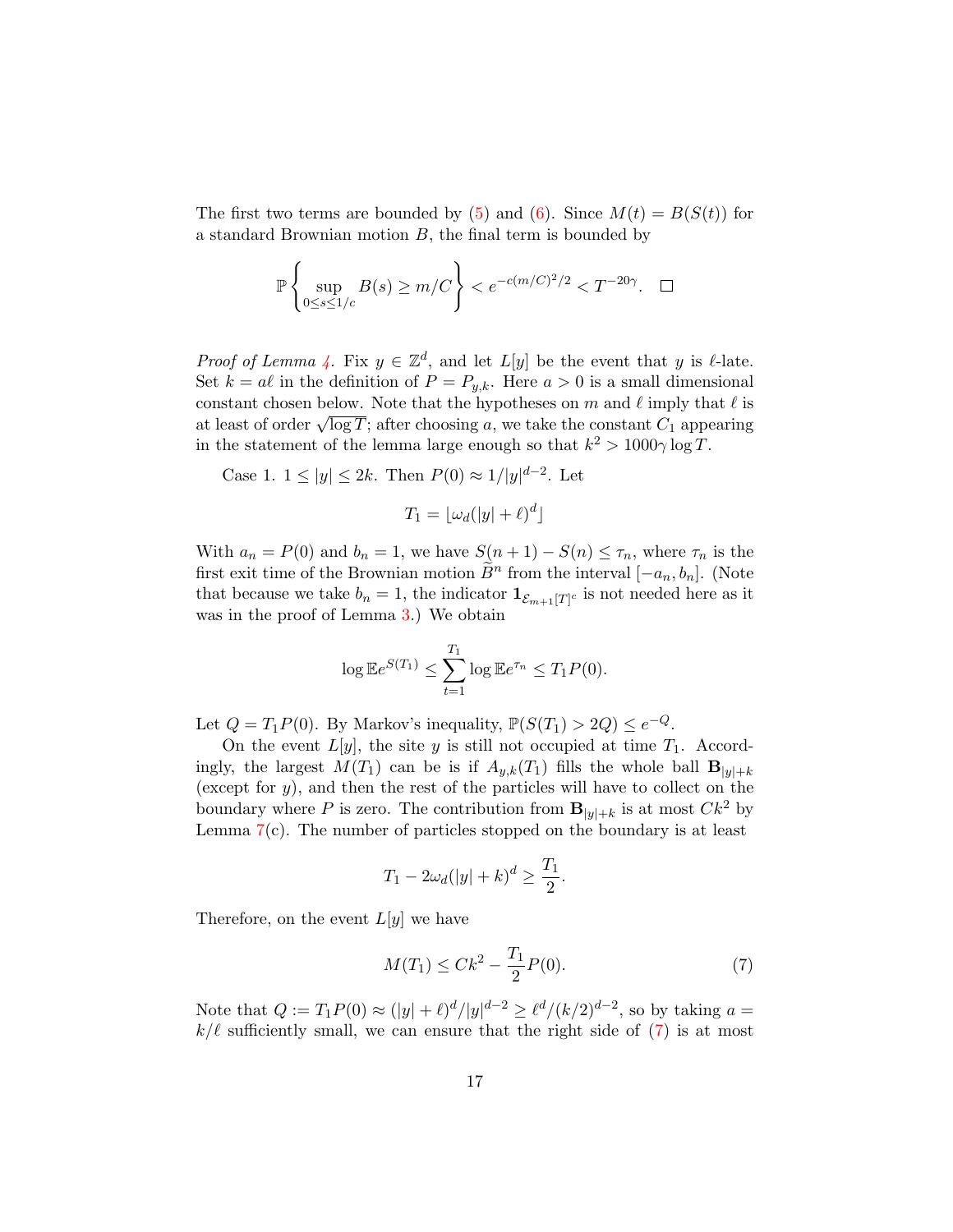$-Q/4$ . Also,  $Q \geq \ell^2 \geq 1000\gamma \log T$ . Since  $M(t) = B(S(t))$  for a standard Brownian motion  $B$ , we conclude that

$$
\mathbb{P}(L[y]) \le \mathbb{P}(S(T_1) > 2Q) + \mathbb{P}\left\{\inf_{0 \le s \le 2Q} B(s) \le -Q/4\right\}
$$
  

$$
\le e^{-Q} + e^{-(Q/4)^2/4Q}
$$
  

$$
< T^{-20\gamma}.
$$

Case 2.  $|y| \geq 2k$ . Then by Lemma [5\(](#page-6-2)c) with  $r = 1$ , and Lemma [9\(](#page-11-0)a), we have  $P(0) \approx k/s^{d-1}$ . First take

$$
T_0 = \lfloor \omega_d(|y| + k - 3m)^d \rfloor
$$

(or  $T_0 = 0$  if  $|y| + k - 3m \le 0$ ). As in the previous lemma (but taking  $\lambda = 1$ ) instead of  $\lambda = cm^2$ ) we have

$$
\log \mathbb{E}\left[e^{S(T_0)}1_{\mathcal{E}_m[T]^c}\right] \leq C \frac{k}{|y|^{d-1}} \int_0^{T_0} \frac{dn}{\left(|y| + k - (n/\omega_d)^{1/d}\right)^{d-1}} \leq Ck/m^{d-2}.
$$

Since  $d \geq 3$  and  $m \geq k/a$ , the right side is  $\leq C$ . By Markov's inequality,

$$
\mathbb{P}(\{S(T_0) > C + k^2\} \cap \mathcal{E}_m[T]^c) < e^{-k^2} < T^{-20\gamma}.
$$

Now since

$$
(T_1 - T_0)P(0) \approx m|y|^{d-1}(k/|y|^{d-1}) = km
$$

we have

$$
\log \mathbb{E}e^{S(T_1) - S(T_0)} \leq Ckm.
$$

Thus (since  $km \geq k^2$ )

<span id="page-17-0"></span>
$$
\mathbb{P}(\{S(T_1) > 2Ckm\} \cap \mathcal{E}_m[T]^c) < 2T^{-20\gamma}.\tag{8}
$$

As in case 1, the martingale  $M(T_1)$  is largest if the ball  $\mathbf{B}_{|y|+k}$  is completely filled, and in that case the total contribution of sites in this ball is at most  $Ck^2$ . On the event  $L[y]$ , the number of particles stopped on the boundary of  $\Omega$  at time  $T_1$  is at least

$$
T_1 - \# \mathbf{B}_{|y|+k} \ge \omega_d ((|y| + \ell)^d - (|y| + k + C)^d) \approx \ell |y|^{d-1}.
$$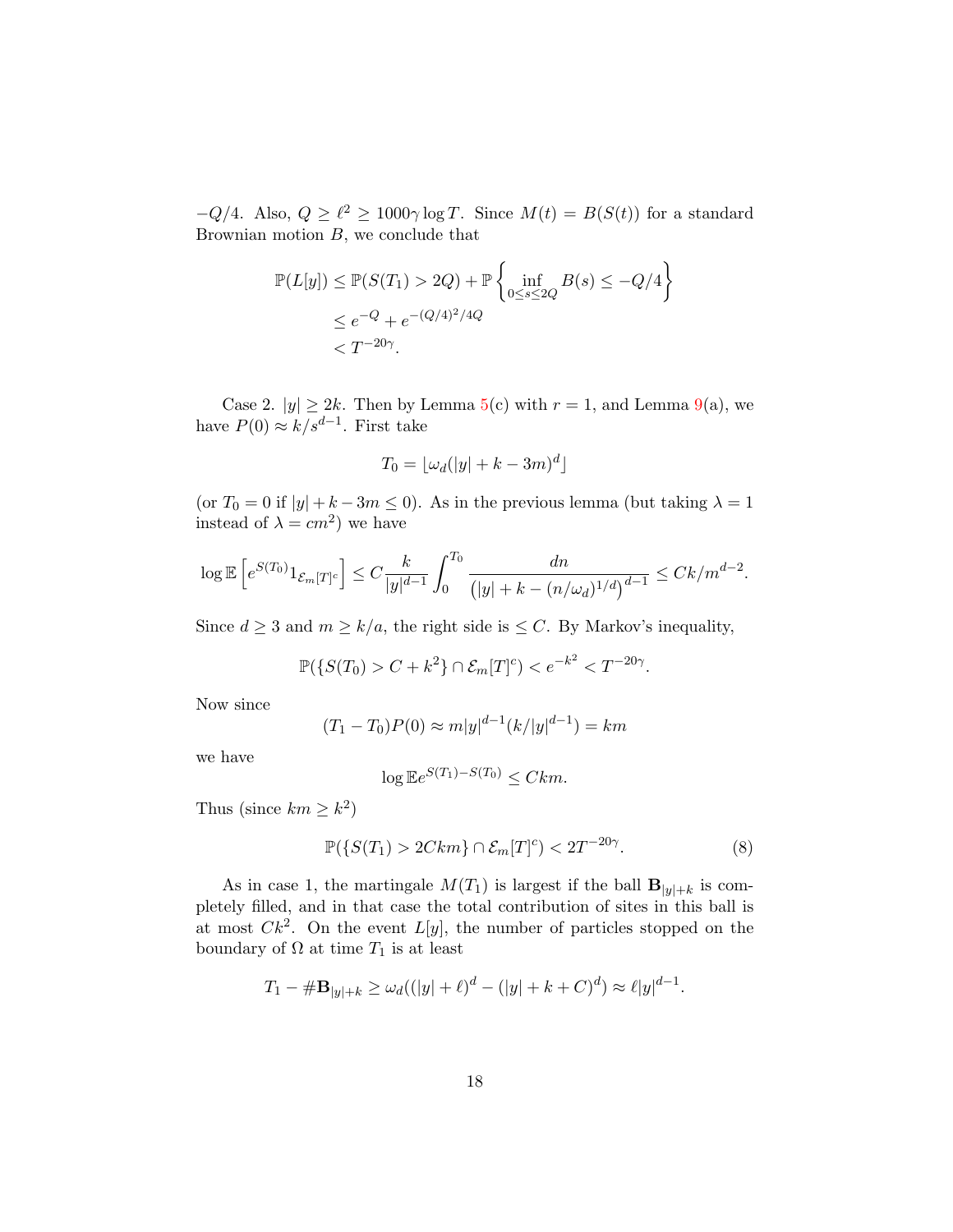Each such particle contributes  $-P(0) \approx -k/|y|^{d-1}$  to  $M(T_1)$ , for a total contribution of order  $-k\ell = -k^2/a$ . Taking a sufficiently small we obtain  $M(T_1) \leq Ck^2 - k^2/a \leq -k^2$ . We conclude that

$$
\mathbb{P}(L[y] \cap \mathcal{E}_m[T]^c) \leq \mathbb{P}(\{S(T_1) > 2Ckm\} \cap \mathcal{E}_m[T]^c) +
$$
  
+ 
$$
\mathbb{P}(\{S(T_1) \leq 2Ckm\} \cap \{M(T_1) \leq -k^2\}).
$$

The first term is bounded above by  $(8)$ , and the second term is bounded above by

$$
\mathbb{P}\left\{\inf_{s\leq 2Ckm}B(s)\leq -k^2\right\}\leq e^{-k^4/4Ckm}
$$

Hence  $\mathbb{P}(L[y] \cap \mathcal{E}_m[T]^c) < 3T^{-20\gamma}$ . Since  $\mathcal{L}_{\ell}[T]$  is the union of the events  $L[y]$ for  $y \in \mathcal{B} := \mathbf{B}_{(T/\omega_d)^{1/d} - \ell}$ , summing over  $y \in \mathcal{B}$  completes the proof.  $\Box$ 

## References

- <span id="page-18-4"></span>[AG10] A. Asselah and A. Gaudillière, A note on the fluctuations for internal diffusion limited aggregation. [arXiv:1004.4665](http://arxiv.org/abs/1004.4665)
- <span id="page-18-5"></span>[AG13a] A. Asselah and A. Gaudillière, From logarithmic to subdiffusive polynomial fluctuations for internal DLA and related growth models. Ann. Probab. 41:1115–1159, 2013. [arXiv:1009.2838](http://arxiv.org/abs/1009.2838)
- <span id="page-18-6"></span>[AG13b] A. Asselah and A. Gaudillière, Sub-logarithmic fluctuations for internal DLA. Ann. Probab. 41:1160–1179, 2013. [arXiv:1011.4592](http://arxiv.org/abs/1011.4592)
- <span id="page-18-2"></span>[AG13c] A. Asselah and A. Gaudillière, Lower bounds on fluctuations for internal DLA, Probab. Theory Related Fields, to appear. [arXiv:1111.4233](http://arxiv.org/abs/1111.4233)
- <span id="page-18-3"></span>[DF91] P. Diaconis and W. Fulton, A growth model, a game, an algebra, Lagrange inversion, and characteristic classes, Rend. Sem. Mat. Univ. Pol. Torino 49(1): 95–119, 1991.
- <span id="page-18-1"></span>[JLS09] D. Jerison, L. Levine and S. Sheffield, Internal DLA: slides and audio. Midrasha on Probability and Geometry: The Mathematics of Oded Schramm. [http://iasmac31.as.huji.ac.il:8080/groups/](http://iasmac31.as.huji.ac.il:8080/groups/midrasha_14/weblog/855d7) [midrasha\\_14/weblog/855d7](http://iasmac31.as.huji.ac.il:8080/groups/midrasha_14/weblog/855d7), 2009.
- <span id="page-18-0"></span>[JLS12] D. Jerison, L. Levine and S. Sheffield, Logarithmic fluctuations for internal DLA, *J. Amer. Math. Soc.* 25: 271-301, 2012. [arXiv:1010.2483](http://arxiv.org/abs/1010.2483)